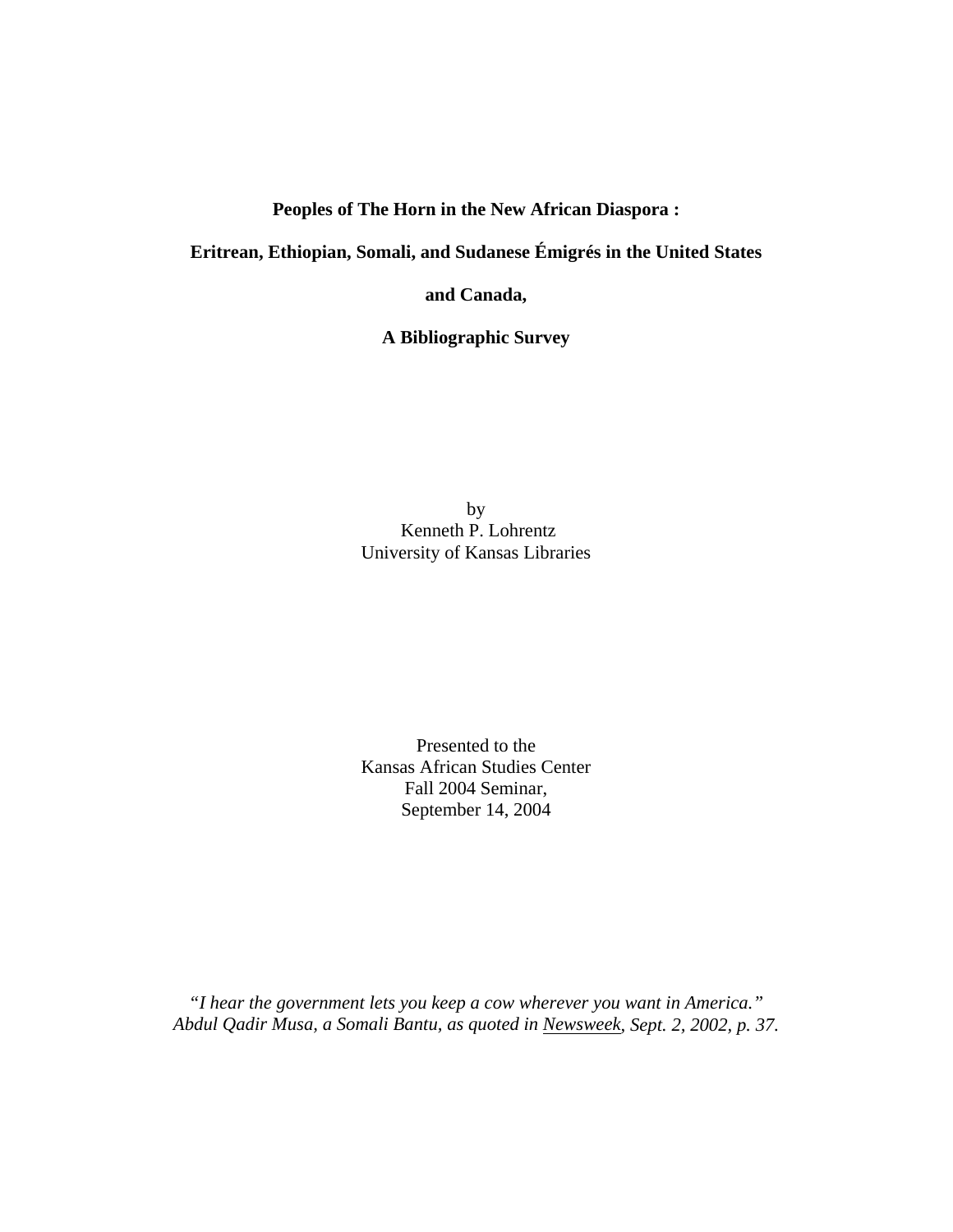# **Peoples of The Horn in the New African Diaspora : Eritrean, Ethiopian, Somali, and Sudanese Émigrés in the United States and Canada, a Bibliographic Survey**

#### **I. Context**

With the increasing diversity that characterizes our times, the very face and story of our composite experience as North Americans is changing every day. New immigrant groups are appearing everywhere as we open our doors to the world's tired and poor. Mary Pipher has captured this spirit of diversity and change in her recent book, *The Middle of everywhere : the world's refugees come to our town*.  $(24)^{1}$  The title Pipher has chosen speaks interestingly and instructively to the ubiquity of this change. Her book focuses on the resettlement of various immigrant groups in Lincoln, Nebraska, where she has been extensively engaged in various resettlement efforts. Her point is that, whereas a place like Lincoln is sometimes depicted, albeit from a biased perspective, as "the middle of nowhere," it has in a sense become the middle of everywhere, with various members of the world community coming to town and making it a real part of the proverbial global village.

The purpose of this bibliographic survey is to flesh out a portion of this composite experience of diversity and change by surveying the literature pertaining to the immigration of northeast African peoples to the United States and Canada since 1970. The nationalities on which it focuses – Eritreans, Ethiopians, Somalis, and Sudanese – are but a small part of a greater whole, yet their composite experience as recent

<sup>&</sup>lt;sup>1</sup> Numbers in parentheses following a reference in the text refer to the citation in the bibliography with the corresponding number.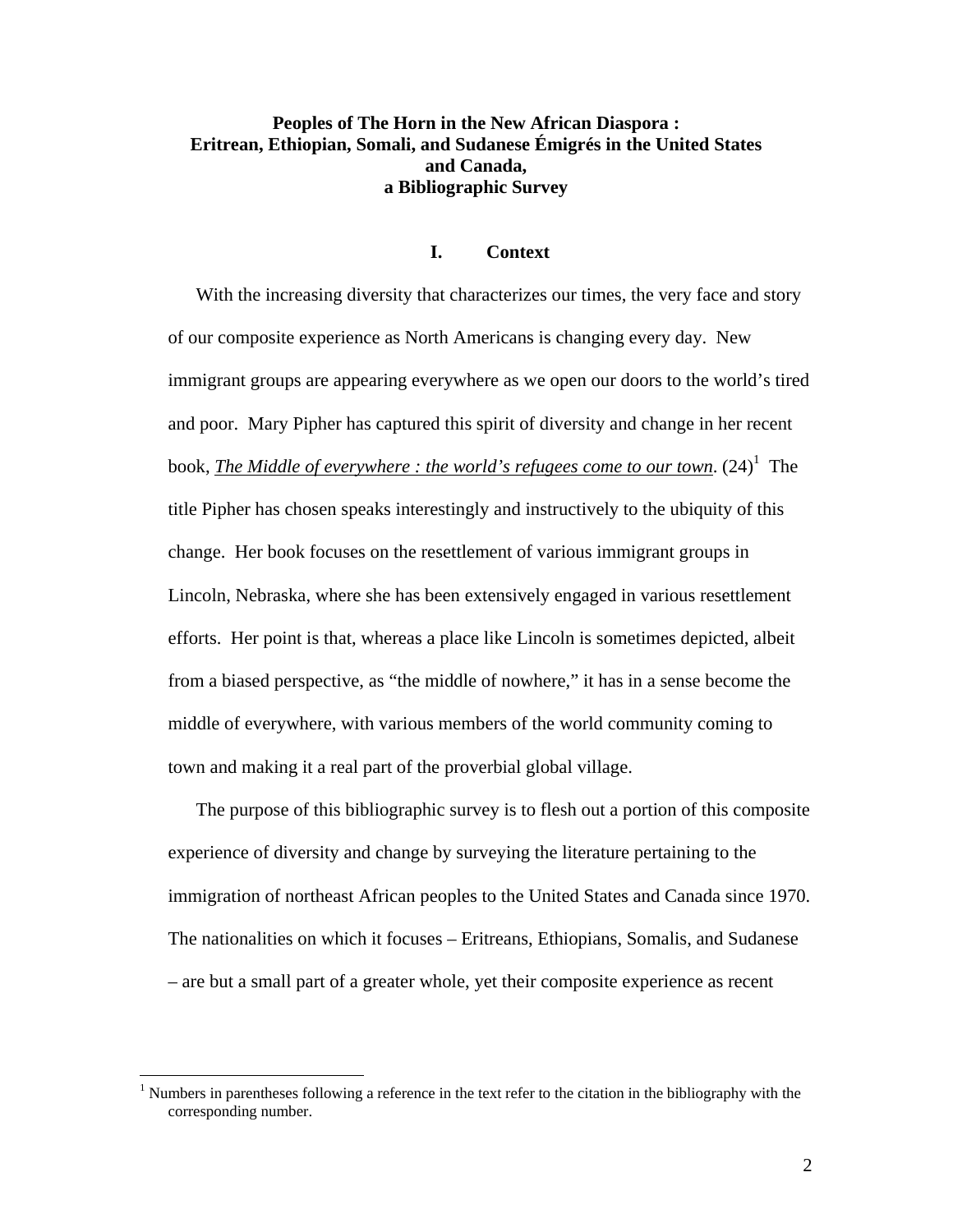$\epsilon$ migrés<sup>2</sup> to various North American communities exemplifies many of the issues that pertain more generally to resettlement and adjustment to a new and radically different life experience. These nationalities, along with many other immigrant communities, are victims of circumstances and events quite beyond their control that have in many instances caused untold and unimaginable misery, pain, and trauma.

The regional context of the African Horn and recent events occurring therein require at least brief amplification as a basis for understanding the focus of this essay. The Horn ordinarily is defined to include the national states of Somalia, Eritrea, Ethiopia, the southern Sudan, and the diminutive state of Djibouti. In recent decades, each of these nation states has been beset with violence and national disintegration on a scale that has threatened the continued existence as viable political entities. While some of these events, such as the collapse of the Somali state in 1991, have received considerable exposure in western news sources, many of these disruptive events have gone largely unnoticed to many North American readers. More recently, they have sometimes received western press attention for their connection with international terrorism, rather than for any inherent interest in the region or its peoples per se.<sup>3</sup> It is pertinent to add that many of the references to the region that do appear in the western press provide no more than surface explanations that contribute little to our understanding of these complex events.

<sup>&</sup>lt;sup>2</sup> The term "émigré" is used throughout this essay as opposed to the more frequently used, though problematic term of "refugee". The latter term carries a condescending connotation and, in addition, has a more specialized legal definition that does not always pertain to the context intended in this essay.<br><sup>3</sup> For a reliable and up-to-date survey of recent events throughout the region of The Horn, the reader is

referred to the appropriate national sections in *Africa south of the Sahara* (London and New York : Europa Publications, 2004) 33<sup>rd</sup> ed. Each national section of 20-25 pages includes a lucid summary of recent historical and political events as well as economic and geographical surveys.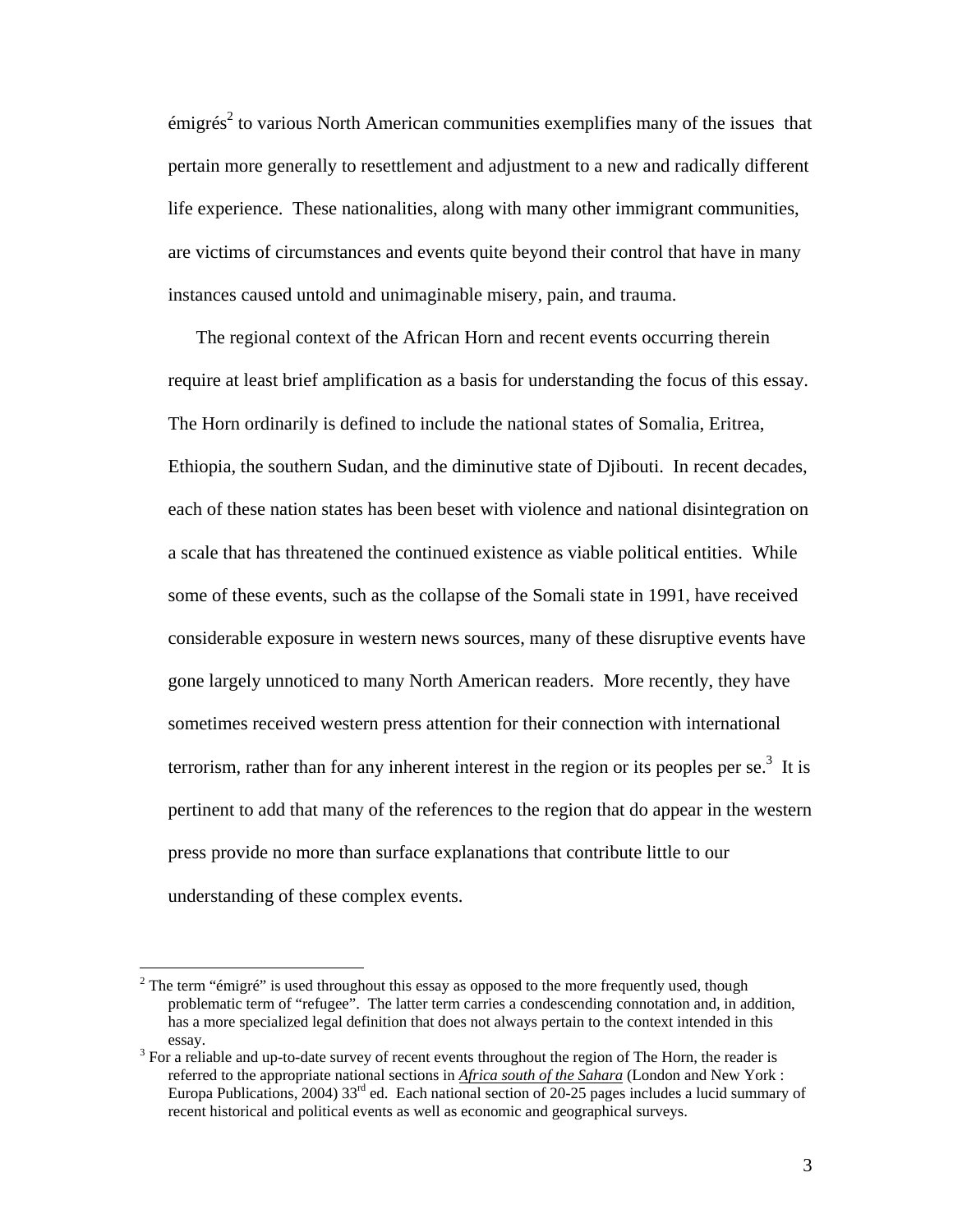Throughout the past several decades, the instability and violence among the nations of the African Horn have caused massive displacement of peoples. To be sure, the focus on émigré literature as presented in this survey only touches a small part of this larger configuration of human displacement. By far the largest number of these displaced peoples never leave the region of the African Horn, as they often flee to a neighboring state only to ge repatriated later to their homeland or to languish in "temporary" settlement camps in such cities as Aden, Mombasa, Khartoum, or Cairo. Indeed, those who do eventually succeed in migrating to North America are frequently the best educated and most affluent members of their societies who thus have the best connections and access to necessary resources.<sup>4</sup> For those who do choose to settle beyond the boundaries of continental Africa, those who emigrate to the U.S. or Canada are once again but a part of a larger migration. In fact, émigré communities from northeast Africa are known to have settled in various European countries, as well as in Israel, Australia, and New Zealand.

Although works on the northeast African émigré communities settling in these countries are outside the scope of this essay, suffice it to mention a few recent publications of note for their thematic relevance. Nurrudin Farah, the internationally known Somali novelist who currently lives in Cape Town, has made a major contribution to this field with his *Yesterday, tomorrow : voices from the Somali diaspora* (16), for which he interviewed Somali residing in Italy, Switzerland,

 $\overline{a}$ 

<sup>&</sup>lt;sup>4</sup> The Somali Bantu, a group of nearly 12,000 disadvantaged and underprivileged Africans who trade their origins to Mozambique, Malawi, and Tanzania as descendants of slaves who were sold by Arab traders to Somali taskmasters in the nineteenth century, are an exception to this generalization. They have recently been granted asylum as a class by the U.S. Immigration and Naturalization Service, an unprecedented INS decision, which qualifies all of them to emigrate to the U.S. A sizable body of literature is already available on this special class of immigrants, including websites (151), articles (79), and newspaper accounts (115, 126, 135).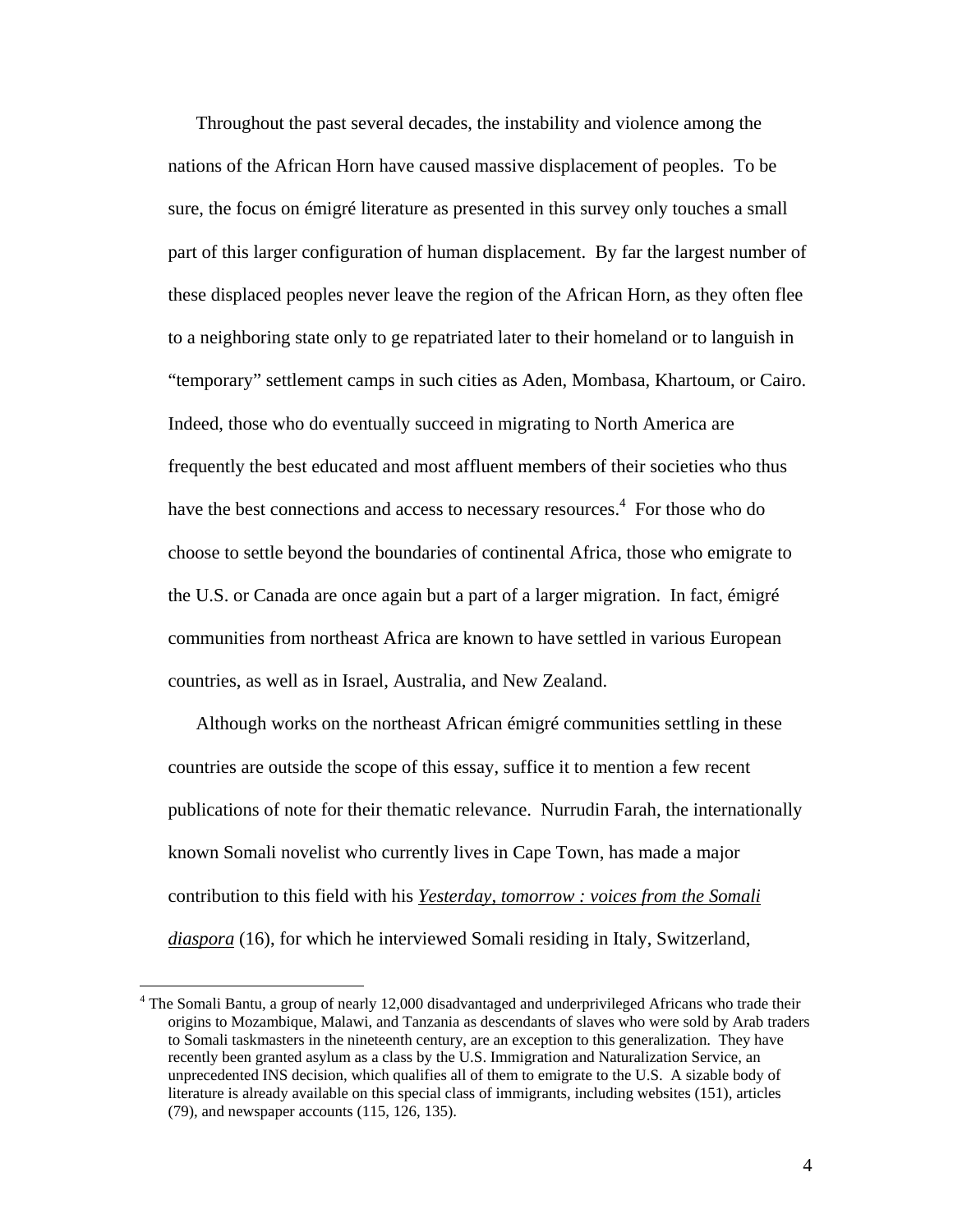Sweden, and the United Kingdom. The issues he raises regarding Somali identity and adaptation to new life circumstances are very relevant to Somali communities residing elsewhere in the world. Another work of special note is Greg Gow's extensively researched *The Oromo in exile : from the Horn of Africa to the suburbs of Australia*. (17) Gow discusses issues of Oromo cultural identity, language use, and perceptions of home among members of this community of exiles are, in many respects, more able to express their culture abroad than within the politically repressive and contentious context of ethnic politics within the cultural mosaic of contemporary Ethiopia.

### **II. Sources and Challenges**

Having considered this broader context of The Horn and the new African diaspora, let us now look at the literature<sup>5</sup> documenting the experiences of northeast African émigrés in the United States and Canada. The literature is itself diverse, including a variety of genres and categories that pertain in various ways to these experiences and which are intended for different groups of readers.

Looking first at the category included in the bibliography as books and monographs (see Bibliography, Part I), there are three distinctly different types of sources. There are first of all books that are intended for young readers. These include works that vary markedly in their success or lack thereof in presenting a story from the perspective of émigré children in their own voices, to those of marginal value that seem to present the subject matter only through a filter or cultural barrier that seldom seems to represent the voices of émigré children in their own right. *The* 

 $\overline{a}$ 

<sup>&</sup>lt;sup>5</sup> The reader should bear in mind that "literature" as the term is used in this context refers to various subjects and disciplines of inquiry and to a variety of formats, including both printed and electronic information resources.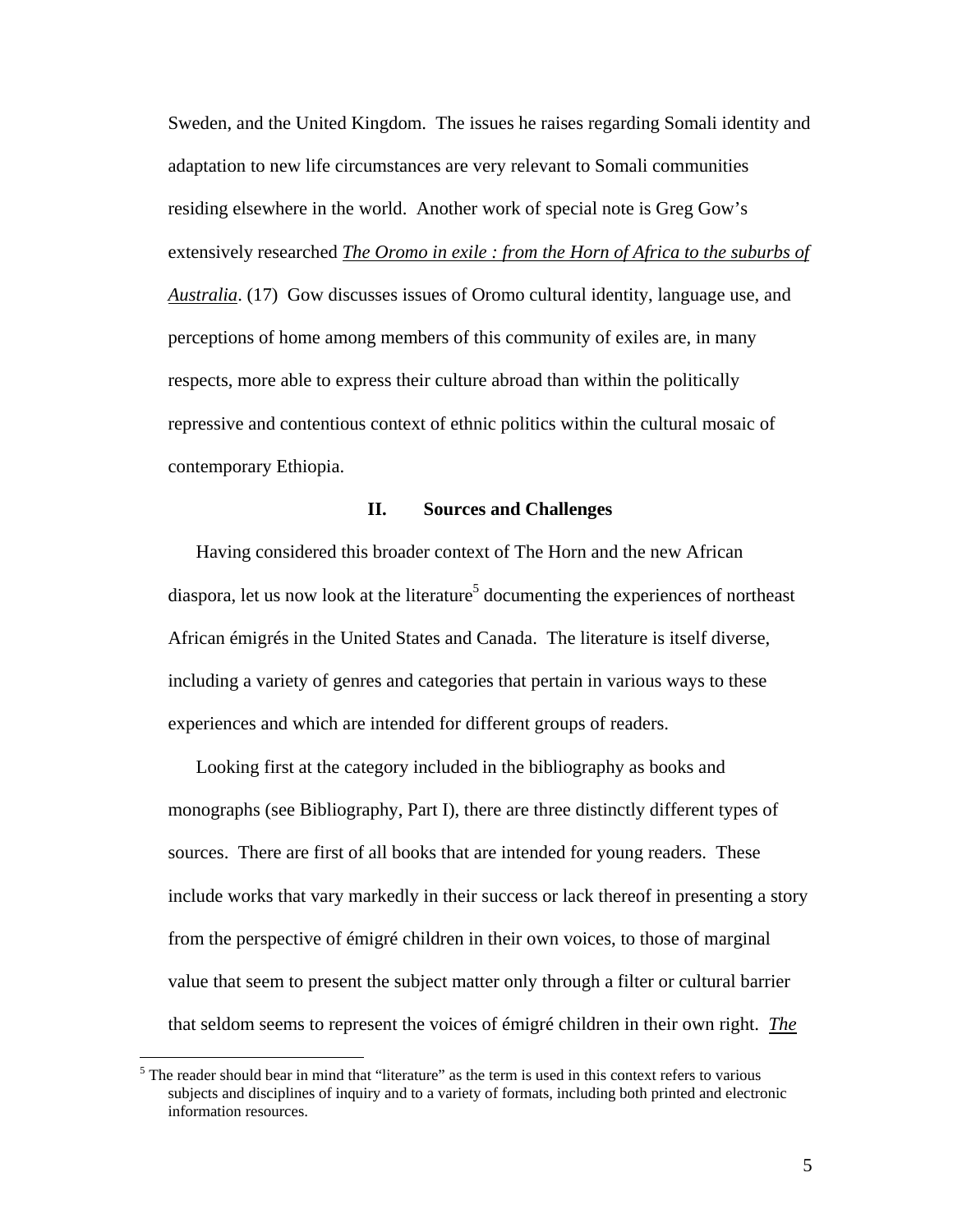*Color of home*, (5) the story of a Somali schoolboy newly arrived in the U.S. who expresses his homesickness by painting a picture of the home he left behind, is especially noteworthy for its success in representing an authentic émigré perspective. On the opposite end of the spectrum, the book *Somali Americans* (4) includes information on how to become an American citizen with the tacit assumption that every Somali will want to undergo naturalization. Representing the author's biased agenda as to the importance of assimilation and naturalization, the work is marginally useful at best as an expression of the Somali émigré experience. Other titles in this category of books for young readers fall perhaps somewhere between these two extremes in their success at presenting the émigré experience apart from Western author bias. These include two titles in the *Journey between two worlds* (1, 3) series published by Lerner Publications, *A Sudanese family* and *An Eritrean family*, both of which are heavily illustrated showing life in Sudan and Eritrea as well as in the US. As experienced by newly arrived émigré families. Another book intended for young readers is *Of beetles and angels : a true story of the American dream*, (2) a remarkable story of an Ethiopian/Eritrean youth, Mawi Asgedom, who left his country at the young age of three to escape civil war, emigrated to the U.S., and sixteen years later delivered the commencement address at his graduation from Harvard University.<sup>6</sup> Also worthy of mention as books intended for young readers are the two titles in the series *In their own voices* (6,8) that tell the stories of Somali and Ethiopian teenagers who describe conditions in their homelands that led them to flee and to seek a new life in the United States and Canada. Yet another children's

 6 Asgedom has also written or produced various media sources in connection with his career as a motivational speaker. These are not included in this bibliographic compilation.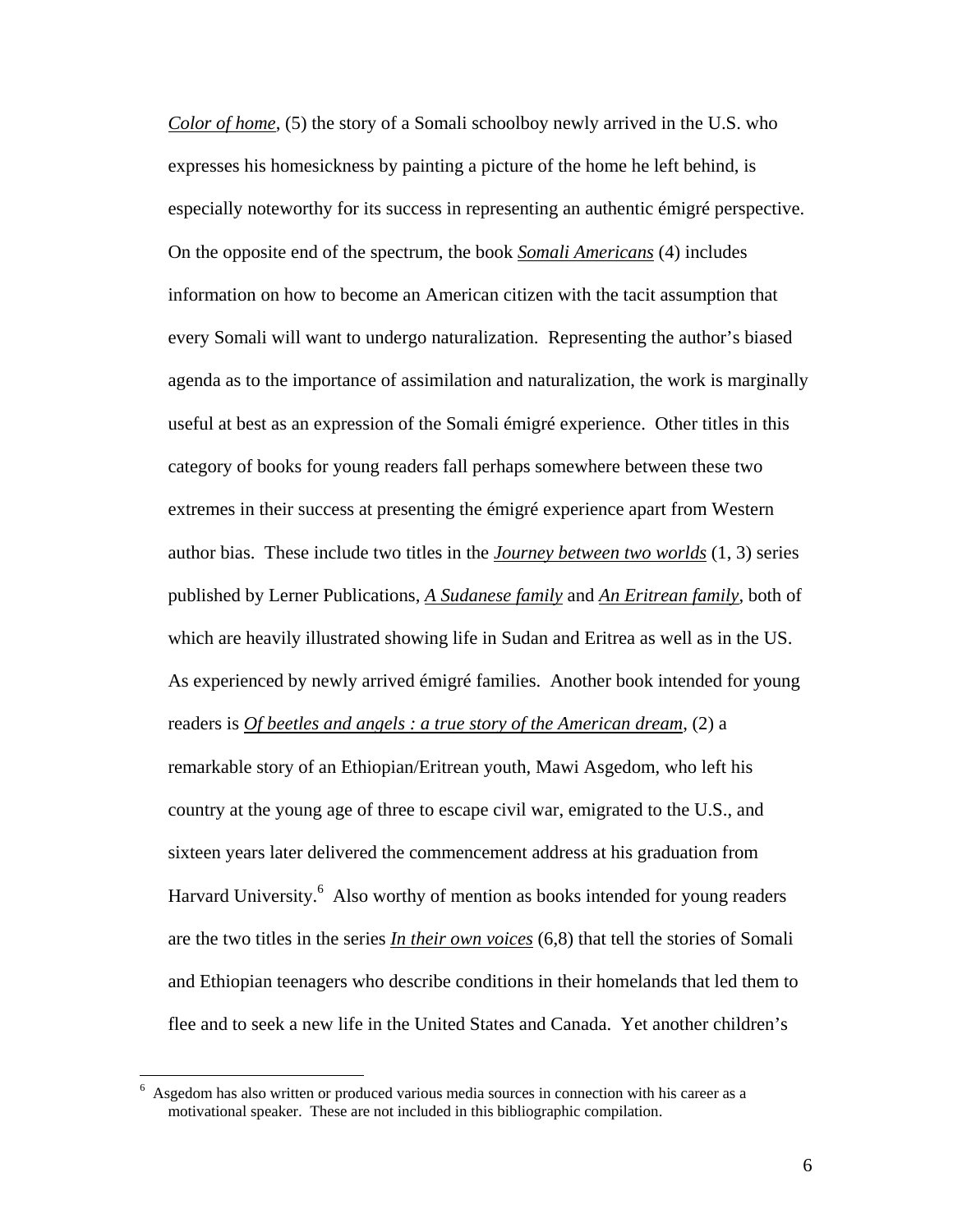book is *Faraway home*, (7) a fictionalized account of another Ethiopian émigré family living in the U.S. One other title that might be used beneficially in the classroom to introduce American students to these new arrivals is *One day we had to run! : refugee children tell their own stories in words and paintings*. (9)

Several scholarly monographs have recently been published that focus on various northeast African émigré communities in the U.S. and Canada. *Wanderings : Sudanese migrants and exiles in North America* (10) is a historical and sociological account of Sudanese emigrants residing in the U.S. and Canada from the early  $20<sup>th</sup>$ century to the recent emigrants who have been forced from their homeland by the Sudanese civil war. Based on the author's dissertation, the work explores the changing identity of Sudanese living abroad as well as such topics as secondary migration, patterns of adaptation, and female circumcision. A work focusing more specifically on the experiences of Muslims living in the West is *Muslims in the diaspora : the Somali communities of London and Toronto*. (11) A third contribution to the scholarly literature is Jon Holtzman's work on the settlement of the Nuer in Minnesota, titled *Nuer journeys, Nuer lives : Sudanese refugees in Minnesota*. (18) A much earlier work to appear in this genre but nevertheless worthy of mention especially as a contribution by an Ethiopian author is *Ethiopian refugees : beyond the famine and the war*, (21)

Yet another genre represented in the monographic literature is biographical and autobiographical accounts. Two works in particular are worthy of mention here, both by a Somali woman émigré, Waris Dirie. The first and better known of these two works by Dirie is *Desert flower : the extraordinary journey of a desert nomad* (13)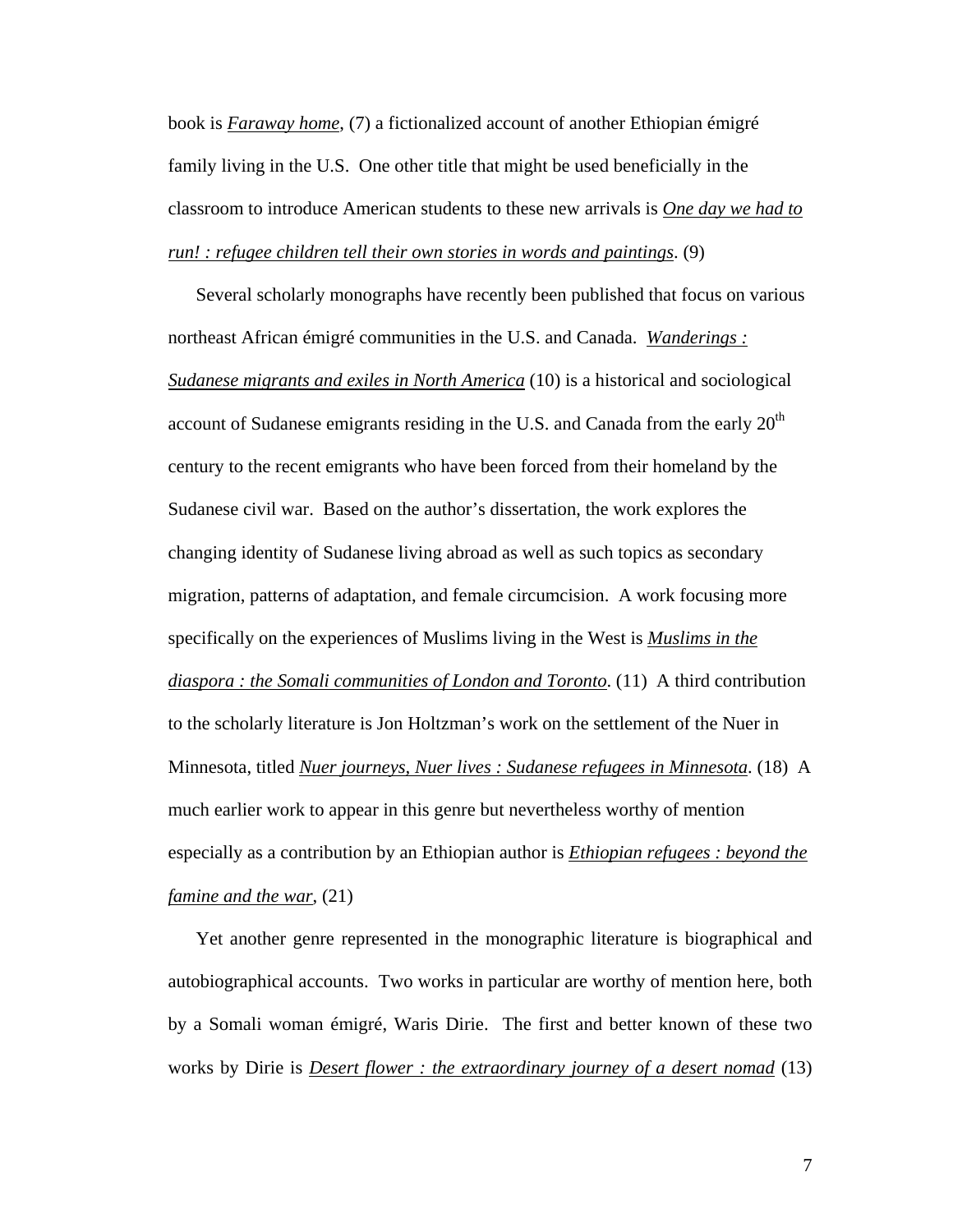Dirie underwent the custom of female circumcision and later fled her country to speak out against the practice, as she says, "for the little girl who has no voice." She is also an internationally known fashion model, with several websites to her credit. Her second book, *Desert dawn*, (14) deals with her life in the U.S., her criticism of western values, and a return journey to Somalia, her native land.

The second general category of materials included in the bibliography is what collectively might be called the resources of praxis (Bibliography, Part II). It includes needs assessments, policy studies, resource guides, background papers, and instructional materials intended for use by various practitioners involved with émigré resettlement and education. It includes a number of ERIC reports on various instructional issues such as those prepared by the Center for Applied Linguistics, a private, non-profit agency based in Washington, D.C. Another private agency that has issued some useful publications for émigré orientation is the Ethiopian Community Development Council of Arlington, Va. Also, the Refugee Service Center of the U.S. Department of State and the Office of Refugee Resettlement in the Department of Health and Human Services have issued various guidebooks and resources intended for use by the émigré support network. Various state social service departments and local action groups have also issued materials that belong in this category, including both videocassettes and printed materials. These sources provide much-needed information on such issues as health and health attitudes, consumer education, employment, renting an apartment, and other issues confronted by émigré groups in their efforts to adjust to a new life.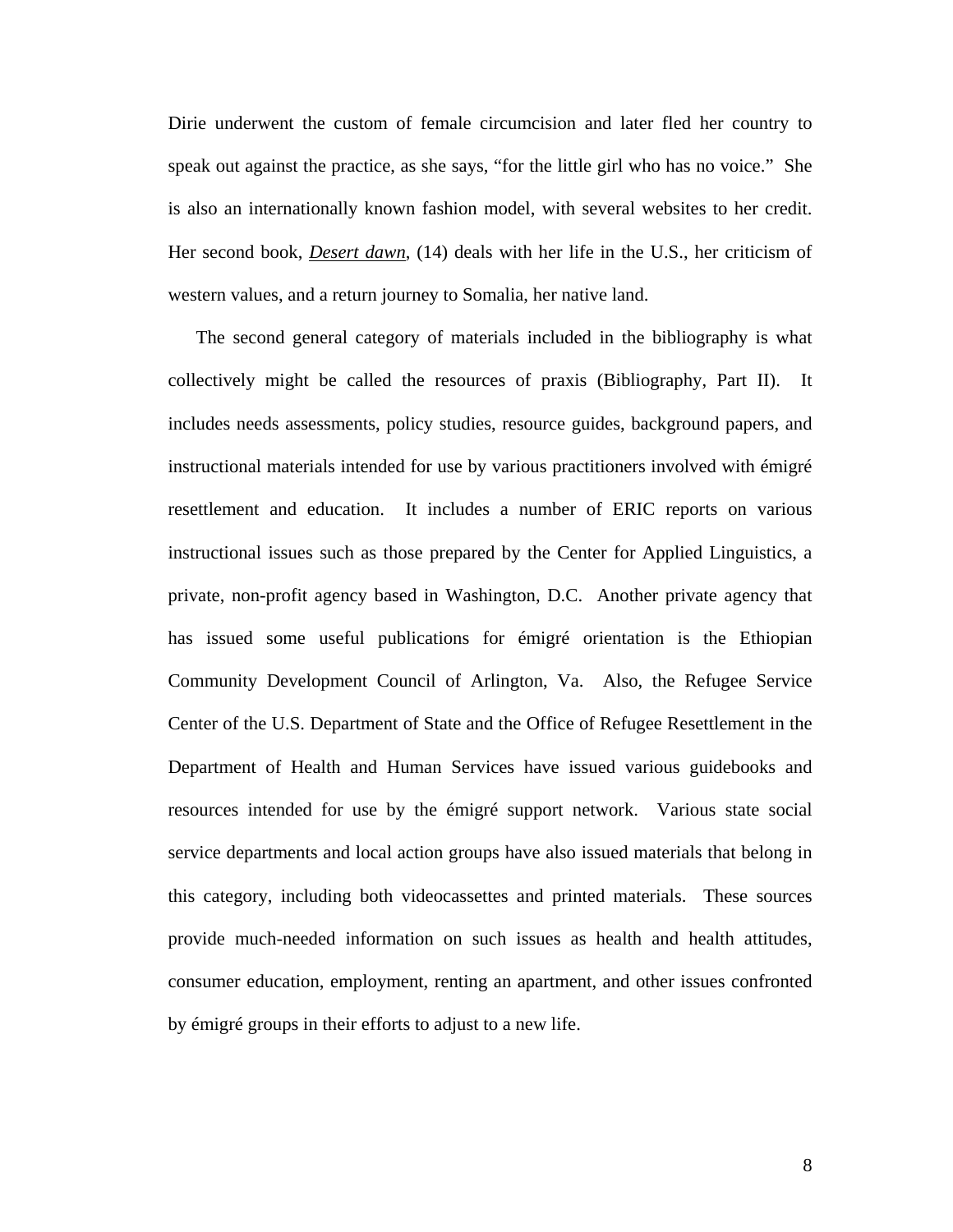It seems unlikely that the sources identified to date as "resources of praxis" is any more than the tip of the proverbial iceberg. Much of this literature is intended to address a local need and is conducted or issued by local action groups. Thus, many of these sources may not yet have seen the light of day in the bibliographic sense. Agencies, school districts, and citizen action groups that have compiled such missionoriented materials need to be encouraged to share them more widely for the broadest possible benefit. While the ERIC database is an excellent source for materials pertaining to instructional issues such as ESL and reading instruction as they pertain to émigré communities, there does not appear to be a central gathering agency where other resources in this category are shared with a larger audience.

It is evident from a perusal of Section III of the bibliography (Theses and Dissertations) that the study of émigré populations is a frequent research topic for graduate students completing degrees in U.S. and Canadian universities. The topics undertaken in these studies generally pertain to the varied issues and challenges of resettlement. Roughly half of these studies bear authors' names that appear to identify them as nationals from the émigré communities themselves. While the titles indicate perhaps disproportionate attention on Ethiopian Americans, it should be borne in mind that this is the largest and best-established émigré population from the African Horn, particularly in the greater Washington, D.C. area. Not surprisingly, most of the theses and dissertations have been completed since 1990, an indication of this recent phenomenon in American society.

Newspapers documenting the émigré experience of peoples from the African Horn (Bibliography, Part V) fall rather naturally into two categories. There are first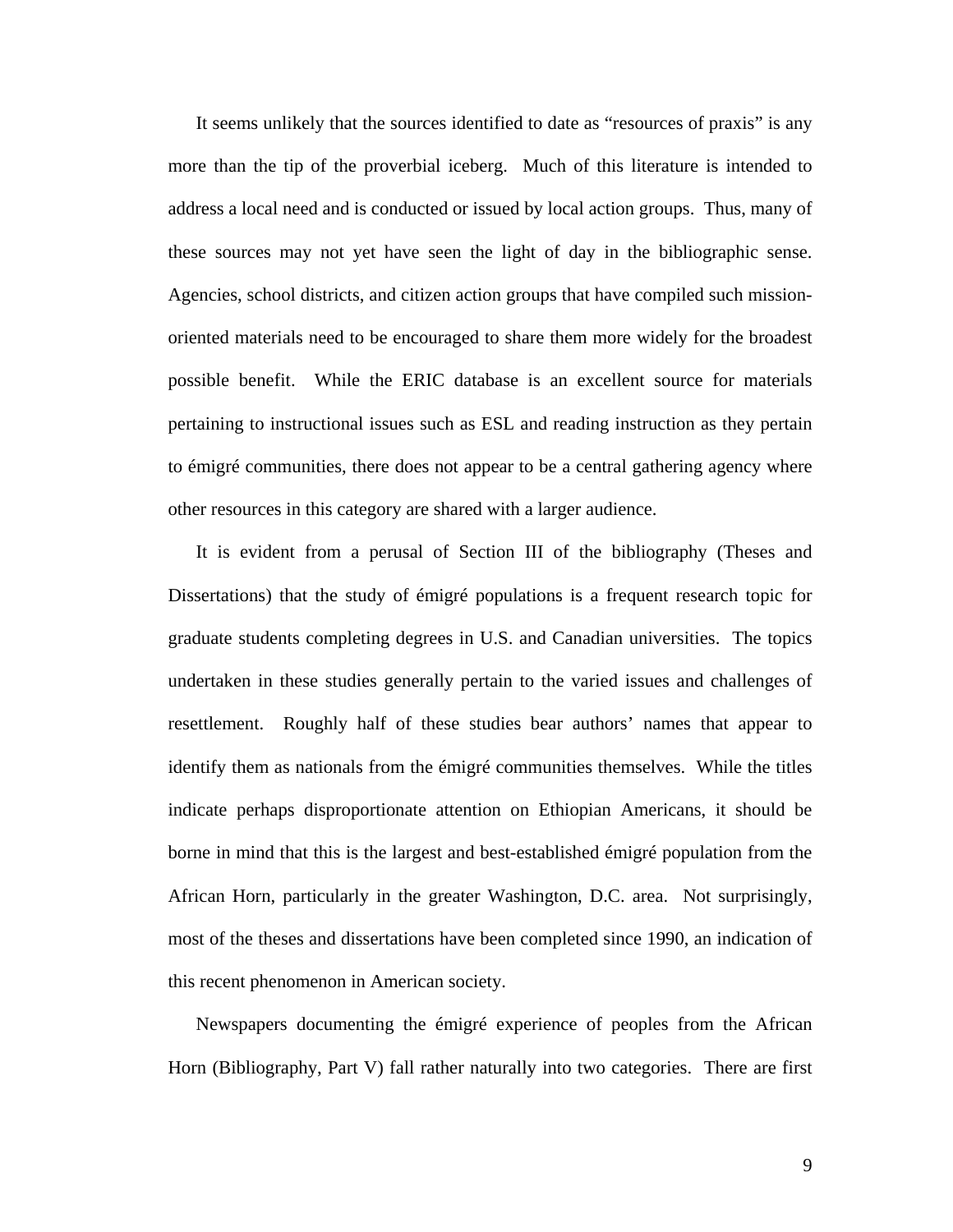of all newspapers and newsletters published by the various émigré communities themselves. These have appeared both in print and, to an increasing extent, on the Internet. The latter has great potential for reaching the broader global communities of émigrés and drawing them together into an effective information-sharing network. These sources are frequently bilingual, often with parallel sections in a language spoken within the area of the Horn as well as in English. Some are exclusively in the language of the homeland. These sources tend to be an active forum for the discussion of political issues "back home", with human and minority rights receiving prominent attention. Indeed, the extent to which the émigré communities are free to utilize the émigré press to criticize governments back home would be unprecedented were they still based in their countries of origin. Sharing experiences with other émigrés in the host country and beyond, as well as serving as a support network for new arrivals, are also of frequent interest and concern in the émigré press. They also serve as a effective forum for cultural, literary, and community information.

The challenge pertaining to the émigré press is that the sources lack any systematic sense of bibliographic control or access. As with the resources of praxis discussed above, many publications of various émigré groups have not been systematically identified or collected. Hence, these important sources remain largely unavailable to those beyond their primary readership who may wish to utilize them for study or for their general information content. It is significant to point out that a database search in *Ethnic NewsWatch*, for example, does not yield information gleaned from this body of literature, but only from the western press. This seems most unfortunate when one considers the counterbalancing benefit of the émigré press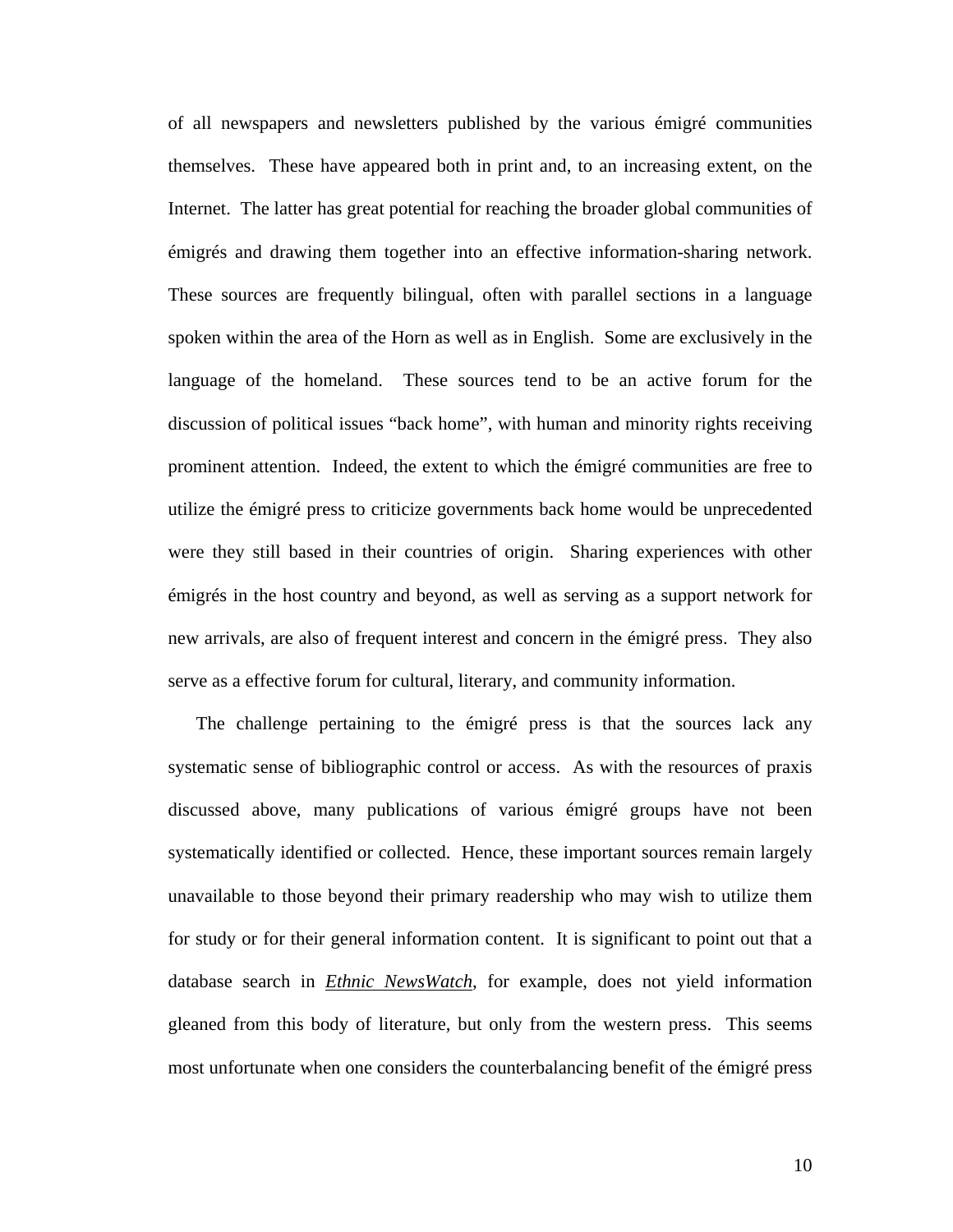when compared to the often superficial coverage of western press accounts of the émigré experience. In this context, it is worthy of special mention that the Middle Eastern and African Section of the Library of Congress has made efforts to collect publications of various northeast African immigrant groups that are based in the greater Washington, D.C. area. The collection thus assembled, particularly through the systematic efforts for Joanne Zellers of MEAS, includes newspaper issues, newsletters, broadsides, and pamphlets issued by various émigré groups. Other efforts of this kind must also be undertaken if the record of the émigré experience is to be preserved. Still, the lack of electronic access to these sources will continue to be a challenge.

The other category of newspapers covering the émigré experience is, of course, the western press. Frequent articles have appeared in various local and national newspapers as the émigré groups have settled in various communities. While these sources are generally somewhat informative in fleshing out the variety of issues and circumstances that accrue in each community situation, they are nevertheless but surface explanations that often fail to explain the complex factors leading to African emigration and settlement in the U.S and Canada. One journalist, Melinda Robins, (91) has analyzed American news coverage of the émigré experience by considering the accounts of the Sudanese "lost boys" appearing in various major U.S. newspapers. Her conclusion was that the causative factors leading to their forced migration and precarious journey to freedom were largely ignored in these accounts.

Certain connections between individual northeast African émigrés and American popular culture have figured prominently in western press sources. The career of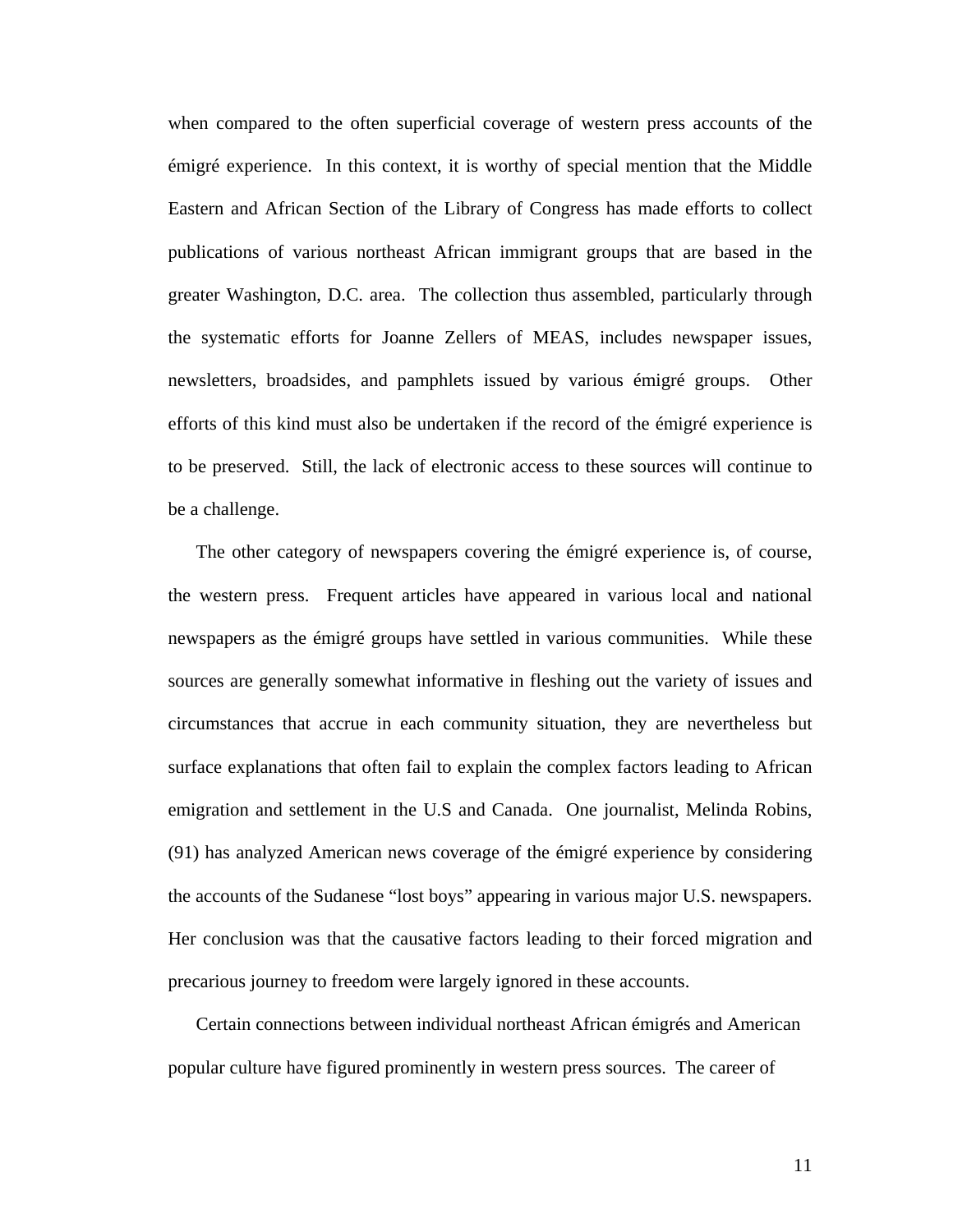Waris Dirie, the Somali fashion model, has already been mentioned above in connection with her books (13,14). She has also served as a Special Ambassador for the United Nations Population Fund, and has been interviewed by Barbara Walters on American television. Another well-known international fashion model hailing from the region of the African Horn is Alek Wek, a Dinka from southern Sudan who was introduced to the world of fashion while living with her family in London. She has since become a world traveler with considerable attention in the popular press (156). Her photograph has appeared on the cover of *Elle*, and she has been featured in the *New York Times*, *Newsweek*, and *People*. A search of her name on *Lexis/Nexis American* yields dozens of hits. She also serves as an advocate for émigré rights and is affiliated with the United States Committee on Refugees (155). Another such connection of the émigré community with American popular culture is the crowning of Meron Abraham, an Ethiopian-American, as Miss Virginia 2004 (109, 111). Yet another popular connection of émigrés from the Horn is found in the NBA with the former career of Manut Bol, a Dinka who measures a towering 7' 5" in height. References to these popular figures are, in fact, too numerous to include in the accompanying bibliography.

The final category of sources to be considered in this essay is the rapidly growing number of web sites on the Internet. These are first of a general nature that pertain to the region of the African Horn overall, such as those maintained by various government agencies and advocacy groups concerned more widely with the rights and needs of asylum seekers and émigrés. Other sites have a more specific focus that pertains to an individual country or interest group within the émigré communities.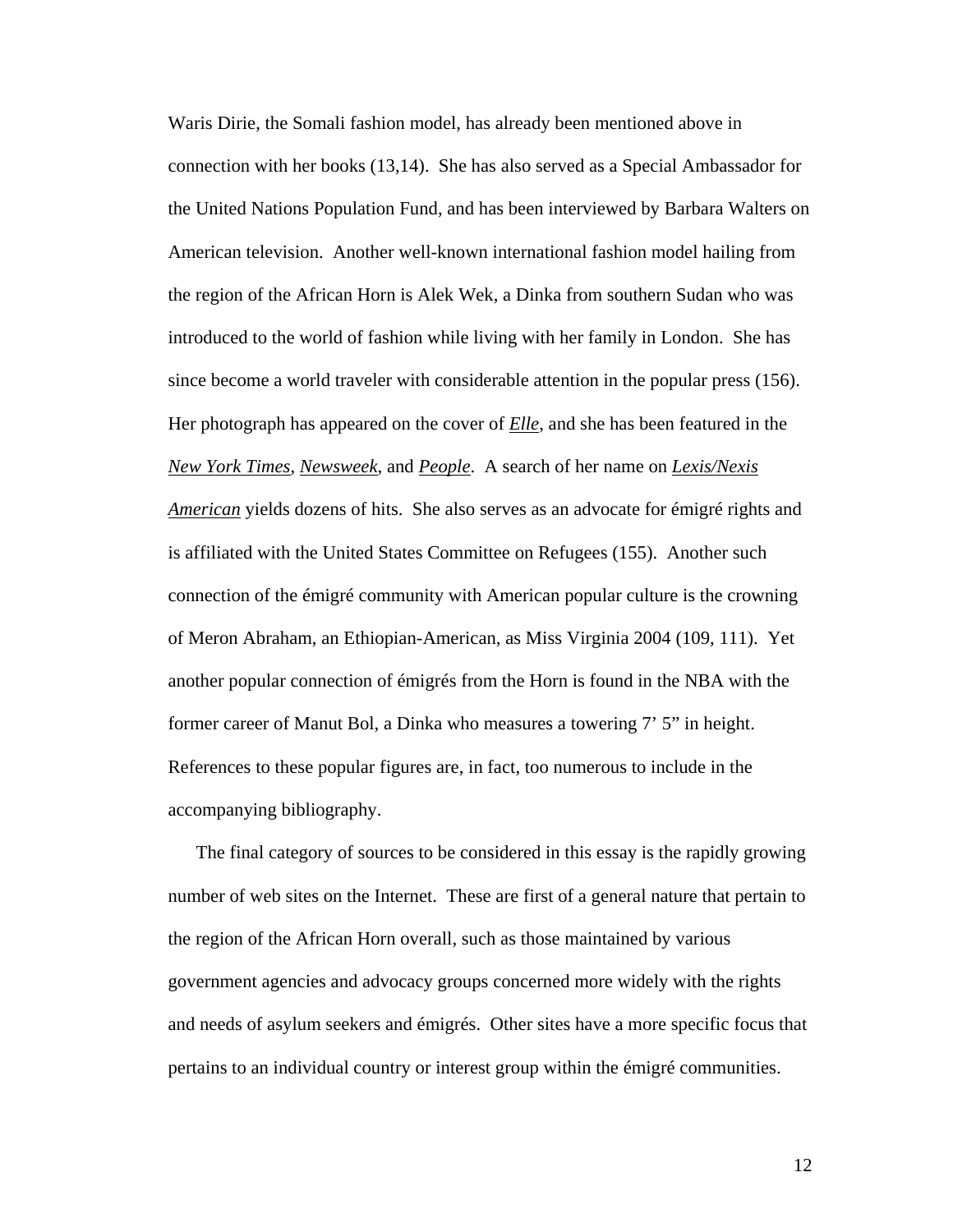Many are mounted and maintained by immigrant groups themselves and provide an important source of information that draws these communities together. These are listed in the final section of the bibliography (Section VI).

Continued efforts must be made to document the published record of the African émigré experience in this country and in elsewhere. To be sure, there are undoubtedly many publications that have not been identified that would fit the scope and purpose of this bibliographic compilation. In addition to those areas already mentioned in the text above, three areas of significance are mentioned here as challenges for future development of this effort. First of all, there are undoubtedly many scholarly papers that have not seen the full light of day bibliographically speaking and that have not been found. Secondly, there are special collections of publications such as those assembled in the private library of community leaders of the Ethiopian Community Development Council in the Washington, D.C./Arlington, Va. Area. Efforts like those already completed by Joanne Zellers at the Library of Congress must be made to preserve these publications for future generations of researchers and other interested individuals. Finally, ongoing efforts are being made to assemble a list of relevant statistical publications that document the flow of émigrés coming to the United States and Canada on an annual basis.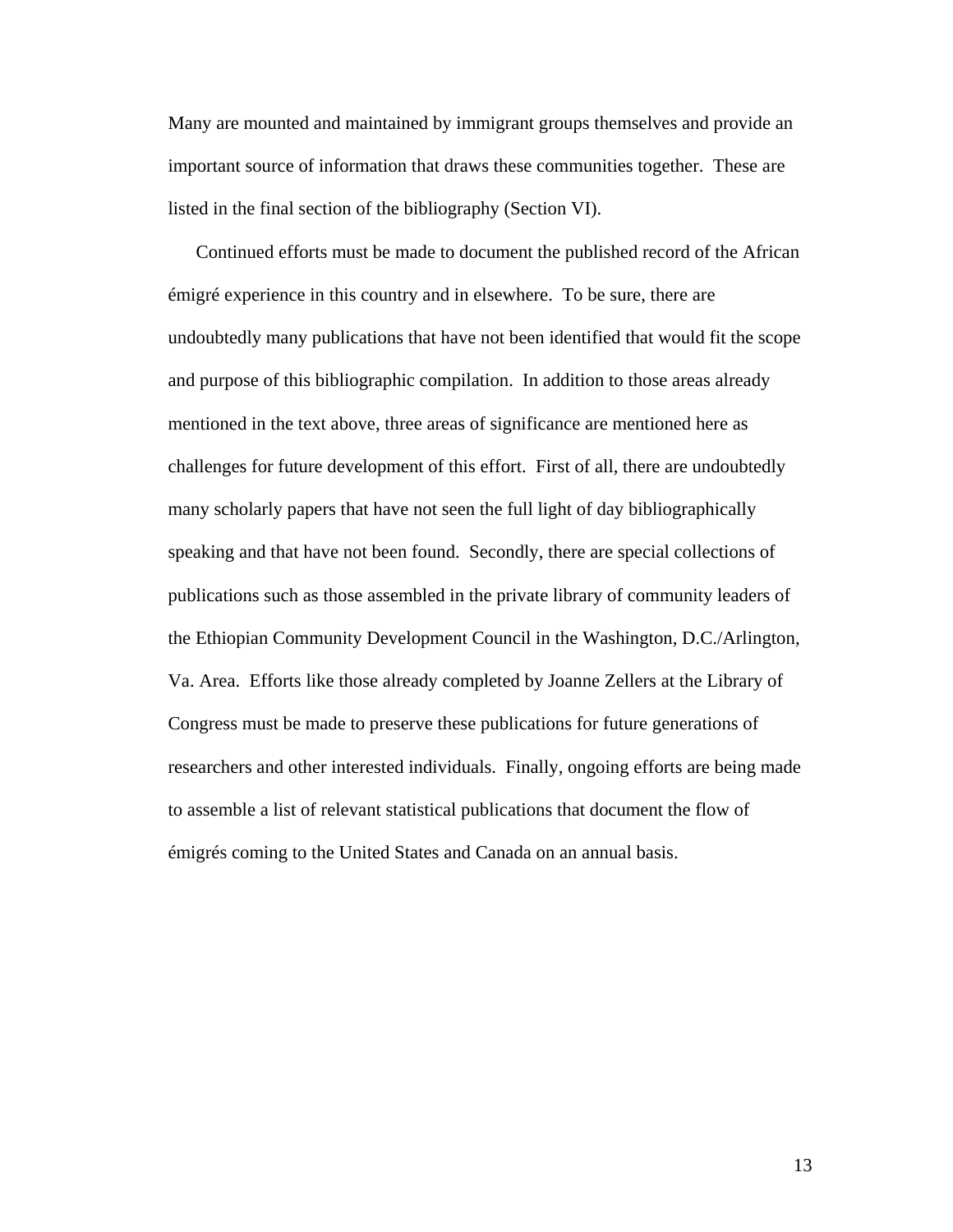### **III. Bibliography**

### **I. Books and Monographs**

### **A. Books for Children and Young Adults**

- 1. Archibald, Erika F. *A Sudanese family*. Journey between two worlds. Minneapolis : Lerner Publications, c1997.
- 2. Asgedom, Mawi. *Of beetles and angels : a true story of the American dream*. 1st ed. Chicago : Megadee Books, 2001.
- 3. Berg, Lois Anne. *An Eritrean family*. Journey between two worlds. Minneapolis : Lerner Publications, c1997.
- 4. Bryan, Nicole. *Somali Americans*. One nation. Edina, Minn. : Abdo Pub., 2003.
- 5. Hoffman, Mary, and Littlewood, Karin. *The Color of home*. New York : Phyllis Fogelman Books, 2002.
- 6. Hussein, Ikram. *Teenage refugees from Somalia speak out*. In their own voices. 1<sup>st</sup> ed. New York : Rosen Pub. Group, 1997.
- 7. Kurtz, Jane and Lewis, E. B. *Faraway home*. London : Harcourt Brace, 2000.
- 8. Schnapper, LaDena (ed.) *Teenage refugees from Ethiopia speak out*. In their own voices. 1<sup>st</sup>. ed. New York : Rosen Pub. Group, 1997.
- 9. Wilkes, Sybella. *One day we had to run! : refugee children tell their stories in words and paintings*. London : Evans Brothers in association with UNHCR and Save the Children, 1994.

### B. **General Works and Monographs**

- 10. Abusharaf, Rogaria Mustafa. *Wanderings : Sudanese migrants and exiles in North America*. Anthropology of contemporary issues. Ithaca, N.Y. : Cornell University Press, 2002.
- 11. Berns, McGown, Rima. *Muslims in the diaspora : the Somali communities of London and Toronto*. Toronto : University of Toronto Press, 1999.
- 12. Breton, R., Isajiw, W., Karlback, W., and Reitz, J. *Ethnic identity and equality : varieties of experience in a Canadian city*. Toronto : University of Toronto Press, 1990.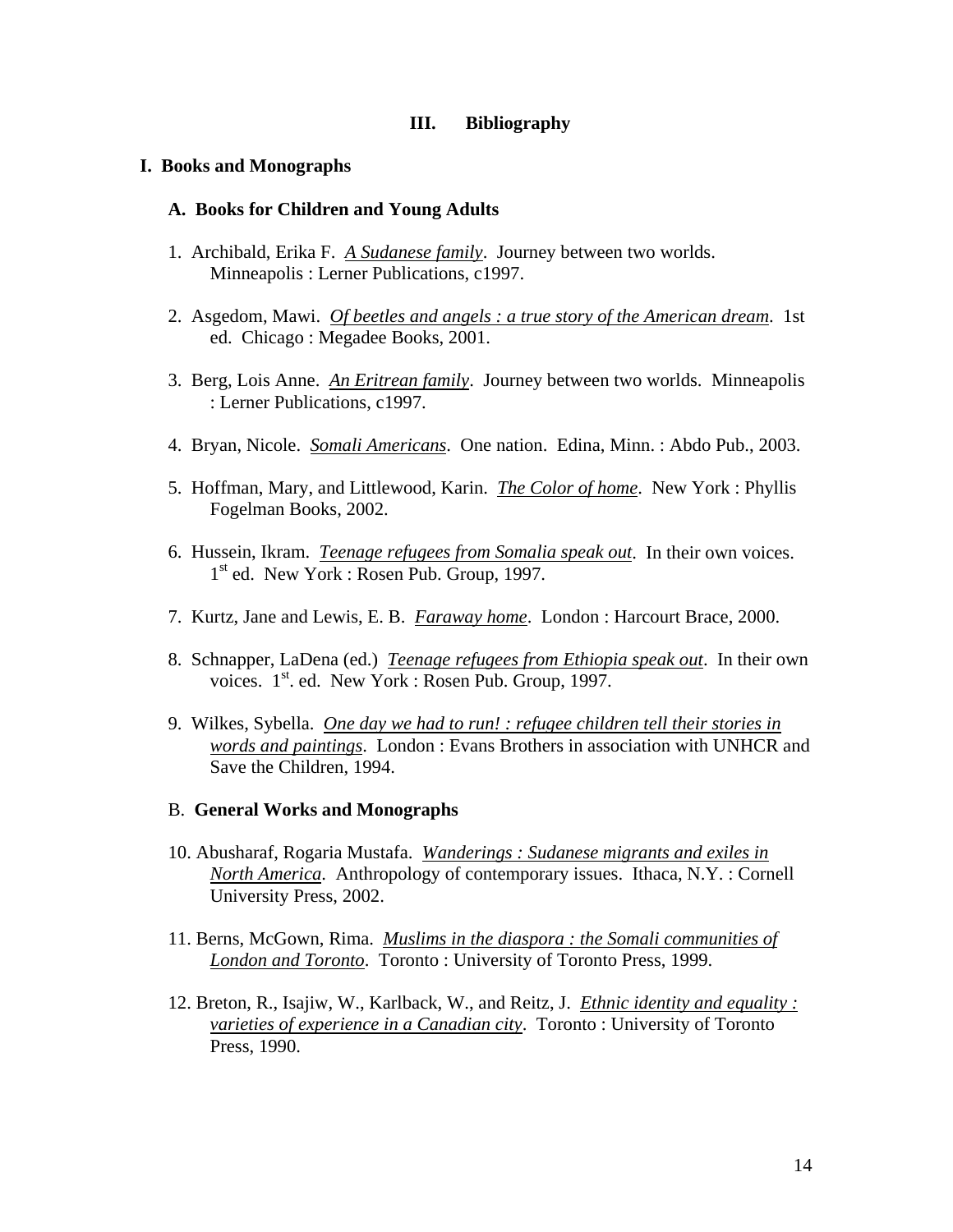- 13. Dirie, Waris. *Desert flower : the extraordinary journey of a desert nomad*. New York : William Morrow, 1998.
- 14. \_\_\_\_\_\_\_\_ and D'Heam, Jeanne. *Desert Dawn*. London : Virago, 2002.
- 15. El Dodo, Abdelhag, A. *Exil und Identität : ihre Wirkung auf die kreativen Aktivitäten sudanesischer Künstler und Schriftsteller in Westeuropa und den USA : eine empirische kunstwissenschaftliche Untersuchung*. Hamburg : LIT, 1998.
- 16. Farah, Nuruddin. *Yesterday, tomorrow : voices from the Somali diaspora*. Literature, culture, and identity. London ; New York : Cassell, 2000.
- 17. Gow, Greg. *The Oromo in exile : from the Horn of Africa to the suburbs of Australia*. Melbourne : Melbourne University Press, 2002.
- 18. Holtzman, Jon. *Nuer journeys, Nuer lives : Sudanese refugees in Minnesota*. Boston : Allyn and Bacon, 2000.
- 19. Koehn, Peter H. *Refugees from revolution : U.S. policy and third-world migration*. Boulder : Westview Press, 1991.
- 20. \_\_\_\_\_\_\_\_. and Negash, Girma. *Resettled refugees and asylum applications : implications of the case of migrants from Ethiopia for United States policy*. Arlington, Va. : Center for Ethiopian Studies, 1987.
- 21. Meshesha, Mekonnen. *Ethiopian refugees : beyond the famine and the war*. Newton, Mass. : Newton International Press, 1994.
- 22. Moussa, Helene. *Storm and sanctuary : the life journey of Ethiopian and Eritrean women refugees*. Dundas, Canada : Artemis Enterprises, 1993.
- 23. Opoku-Dapaah, Edward. *Somali refugees in Toronto : a profile*. Toronto : York University Centre for Refugee Studies, 1994.
- 24. Pipher, Mary. *The Middle of everywhere : the world's refugees come to our town*. New York : Harcourt, 2002.

### **II. Resources of Praxis : Instructional Materials, Videocassettes, Handbooks, Mission Reports, and Policy Studies**

25. Berg, Martha L. *International holidays and observances : a resource guide for English-as-a-second-language teachers*. Harrisburg, Penn. : Div. Of Adult Basic and Literacy Education Programs, Pennsylvania State Dept. of Education, 1992. ED356682

A booklet that uses holidays and traditional observances in five countries, including Eritrea, as instructional material for ESL classes.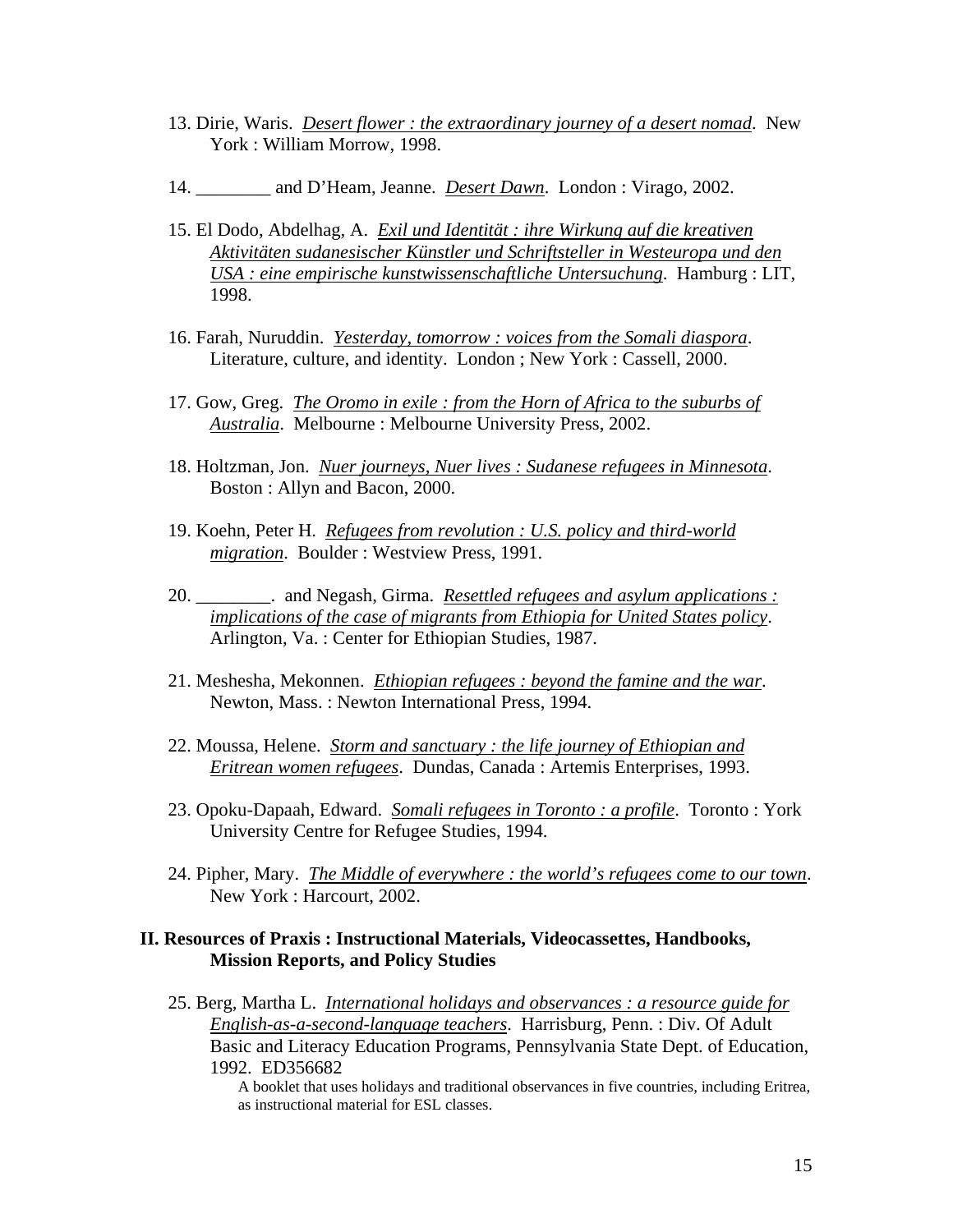- 26. Burke, Heather. *Immunization and the Twin Cities Somali community : findings from a focus group assessment*. Minneapolis, Minn. : Minnesota Dept. of Health, Refugee Health Program, [2001]
- 27. Cross-Cultural healthcare Program. *Can you hear me? : Somali culture*. Seattle, Wash. : The Program, 1998. 1 videocassette (96 min.)
- 28. Ethiopian Community Development Council. *The Development needs of Ethiopian refugees in the United States*. Arlington, Va. : The Council, 1990. Prepared under contract for the Office of Refugee Resettlement, Family Support Administration, U.S. Dept. of Health and Human Services.
- 29. \_\_\_\_\_\_\_\_\_\_. Conference. (1983 : Washington, D.C.) *Ethiopian refugees in the United States : conference proceedings*. Arlington, Va. : The Council, 1984. Proceedings of a conference held Sept. 15-16, 1983 in Washington, D.C. in cooperation with the Office of Refugee Resettlement, D.C., U.S. Dept. of Human Services.
- 30. \_\_\_\_\_\_\_\_\_\_. Conference. (2nd : 1995 : Washington, D.C.) *African refugees : human dimensions of the continuing crisis in Africa*. Arlington, Va. : The Council, 1995.
- 31. Foster, Leigh, Kessler, Peter, and Enov, Sharon. *To be a refugee*. [Geneva, Switzerland] : United Nations High Commissioner for Refugees, 1998. 1 videocassette (15 min.)
- 32. Hassan, halima Abdillahi. *Somalia : information for teachers and other professionals working with Somali refugee children*. London : Language & Literacy Unit, Southwark College, 1994.
- 33. Hayward, Peter W. "Pre-settlement preparation : needs and issues of refugees," *Proceedings of the Conference of East African Refugee Service Providers*. Arlington, Va. : Ethiopian Community Development Council and Center for Applied Linguistics, Washington, D.C., 1994. ED407480 A conference to discuss the language and cultural orientation needs of Somali and Sudanese refugees prior to their arrival in North America.
- 34. Howes, Arthur. *Benjamin and his brother : the lost boys, part one*. [England] : The Author, 2002. 1 videocassette (128 min.) Relates the story of the recent life of Benjamin and William Deng, two young Sudanese who left Sudan in a mass exodus of refugee boys in 1987. This group became known as the "Lost Boys," and in 2001, the U.S. government began a project to resettle them in the United States. William went to Houston, Texas, and eventually was reunited with his grandmother and other relatives in Kansas City.
- 35. Li, Gertraude Roth and Johnson, Winston. *Ethiopians : the challenge of sponsorship*. Nyack, N.Y. : World Relief Corporation, 1982. ED219474 Intended to provide information for American sponsors involved in Ethiopian refugee adjustment and resettlement in the United States.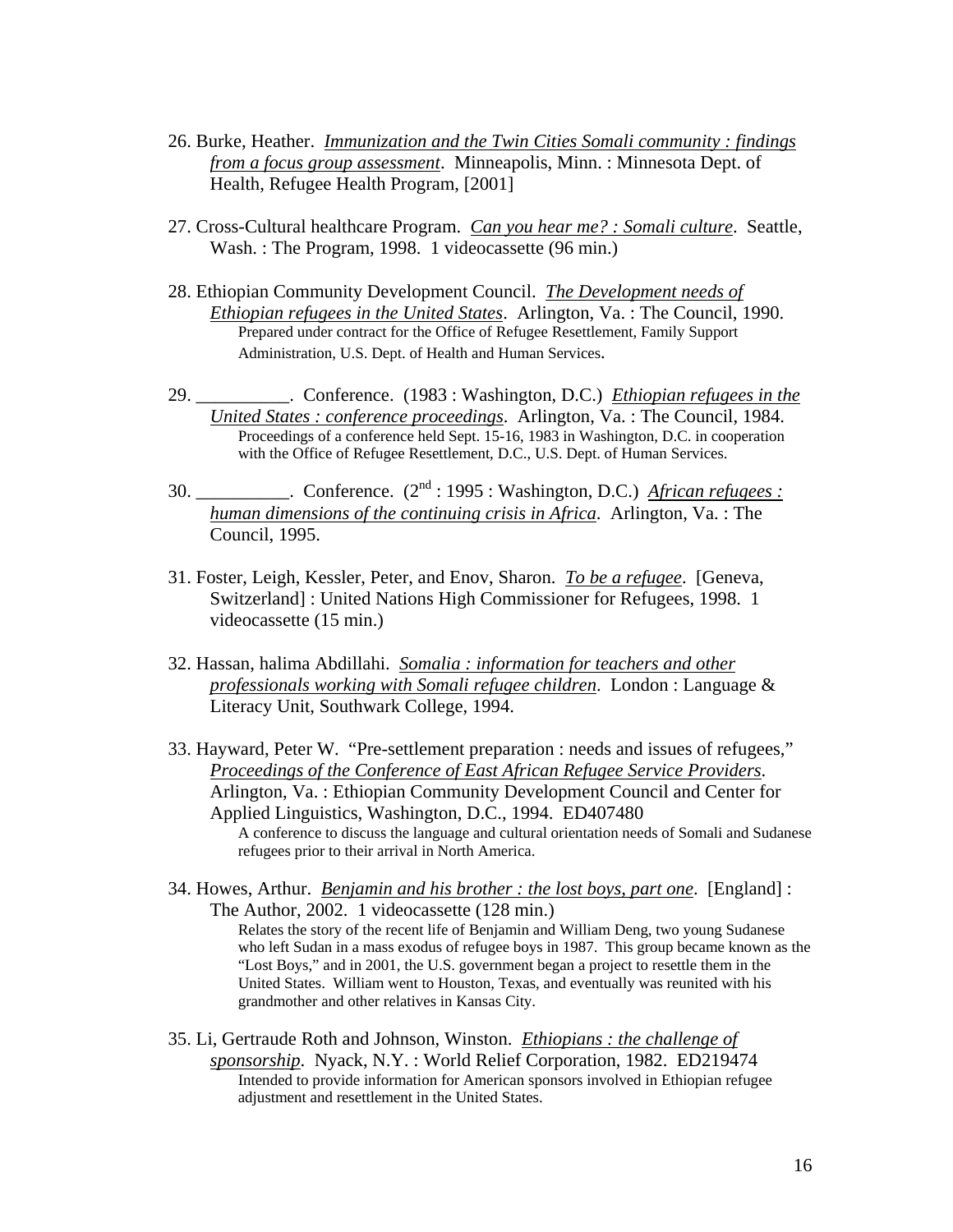36. Mendis, William, and Timmons, Greg. *Newcomers to America : facilitator's guidebook*. Portland, OR : Community Action Program of Portland, 1990. Amheric ed.

> Accompanies the set of *Newcomers to America* videos (see below) and contains answer keys to the pre-/post-tests and worksheets, as well as objectives and procedures, for each of the videos. Each video is intended to address a specific issue confronted by refugees attempting to adjust to American life and society. The project was funded by the State of Oregon Refugee Program and by the U.S. Office of Refugee Resettlement, Dept. of Health and Human Services.

The set includes the following videocassettes: [1] "Introduction to American public schools" (ca. 20 min.) –  $[2]$  "Living in a consumer society" (15 min.) –  $[3]$  "Refugee women in America" (11 min.) – [4] "Refugee youth in America" (ca. 22 min.) – [5] "Understanding house and apartment rental in America" (ca. 15 min.) – [6] "Using financial services" (16 min.).

All videocassettes in the set are dubbed in Amharic.

37. Mire, Soraya. *Fire eyes : a film*. [New York} : Filmakers Library, 1994. Videocassette (60 min.)

A documentary film on the practice of female circumcision, written and directed by a Somali woman.

- 38. Multilingual Orientation Services Association for Immigrant Communities (MOSAIC). *Report on the settlement needs of the Somali community in Vancouver, B.C.* [Vancouver, B.C.] : The Association, 1993.
- 39. Pia, J.J. and Molitor, R.D. *Reading in Somali : an elementary cultural reader*. Washington, D.C. : Office of Education, Bureau of Research, 1969. 2 vols. ED036422 and ED036423. Vol. 1. Reader – vol. 2. Glossary and translations.
- 40. Robillos, Mia U. *Somali community needs assessment project : a report prepared for the Somali Resource Center*. Minneapolis, Minn. : Center for Urban and Regional Affairs, University of Minnesota, 2001. ED464982 Assesses the needs of Somali immigrant and refugee groups living in Hennepin County, Minnesota, and determines how those needs could be met.
- 41. Swanson, Sarah. *A Selected resource guide on African refugees*. Arlington, Va. : Ethiopian Community Development Council, 1994.
- 42. United Nations High Commissioner for Refugees. Centre for Documentation and Research. *Background paper on refugees and asylum seekers from Somalia*. Geneva : The Centre, 1998. Available at: http://www.unhcr.ch/refworld/country/cdr/cdrsom2.htm.
- 43. United States. Dept. of Health and Human Services. Family Support Administration. Office of Refugee Resettlement, *The Economic and social*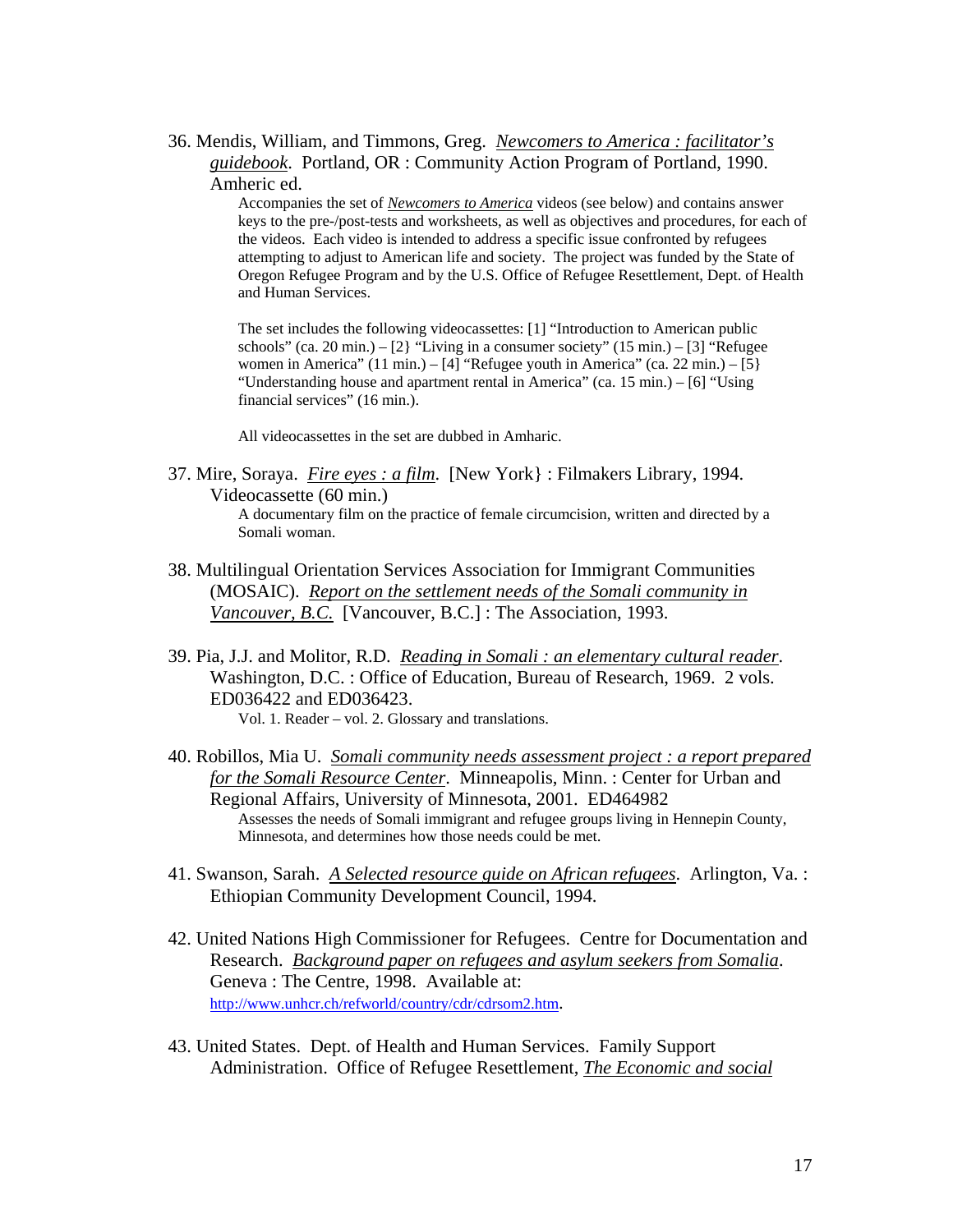*adjustment of non-Southeast Asian refugees*. Washington, D.C. : GPO, 1987. 2 v.

v. 1. Analysis across cases – v. 2. Cases portrayals. Includes information on Ethiopian immigrants to the U.S.

44. \_\_\_\_\_\_\_\_\_\_. Dept. of State. Bureau of Population, Refugees, and Migration. *Ku Soo Dhawaada Dalka Mareykanka : Buugga tusmadda Qaxootiga = Welcome to the United States : A guidebook for refugees*. Washington, D.C. : Refugee Services Center, 1996. ED403372

> Provides Somali-speaking refugees being resettled in the United States with general information about what they will encounter and the services they can receive in their first months in the country. Full text English ed. available at: http://www.culturalorientation.net/guidebook.html

#### **III. Theses and Dissertations**

- 45. Abusharaf, Rogaria Mustafa. "Sudanese-new world migration : the social history of Sudanese international migration to the United States and Canada." Thesis (Ph.D.)—University of Connecticut, 1994.
- 46. Asefa, Webeshete. "Level of education and job satisfaction : the case of Ethiopian refugees and de facto refugees in Houston, Texas." Thesis (Ed.D.)— Texas Southern University, 1985.
- 47. Asres, Alem. "History of the Ethiopian Student Movement (in Ethiopia and North America) : its impact on internal social change, 1960-1974." Thesis (Ph.D.)—University of Maryland, 1990.
- 48. Bantirgu, Tadesse Mammo. "Psychological effects of prolonged stress on Ethiopian expatriates in the United States." Thesis (Ph.D.)—University of Cincinnati, 1995.
- 49. Bates, Denise C. "Health belief of Sudanese refugees…" Thesis (M.S.)--Texas Woman's University, 1996.
- 50. Ericson, Vicki Hanson. "Health care beliefs and practices of Somali immigrants." Thesis (M.A.)—College of St. Catherine, 1996.
- 51. Gwynne-Vaughn, Stephen. "A General model of refugee migration : home, displacement, and host-related factors in the resettlement of Somali refugees in Ottawa." Thesis (M.A.)—Carleton University, 1999.
- 52. Hughes, Margaret McLean. "A Comparative study of adult socialization in Eritrea and the United States." Thesis (Ph.D.)—Georgia State University, 1999.
- 53. Kasper, Ann Marie. "A Linguistic evaluation of the Somali women's self sufficiency project." Thesis (M.A.)—Portland State University, 2002.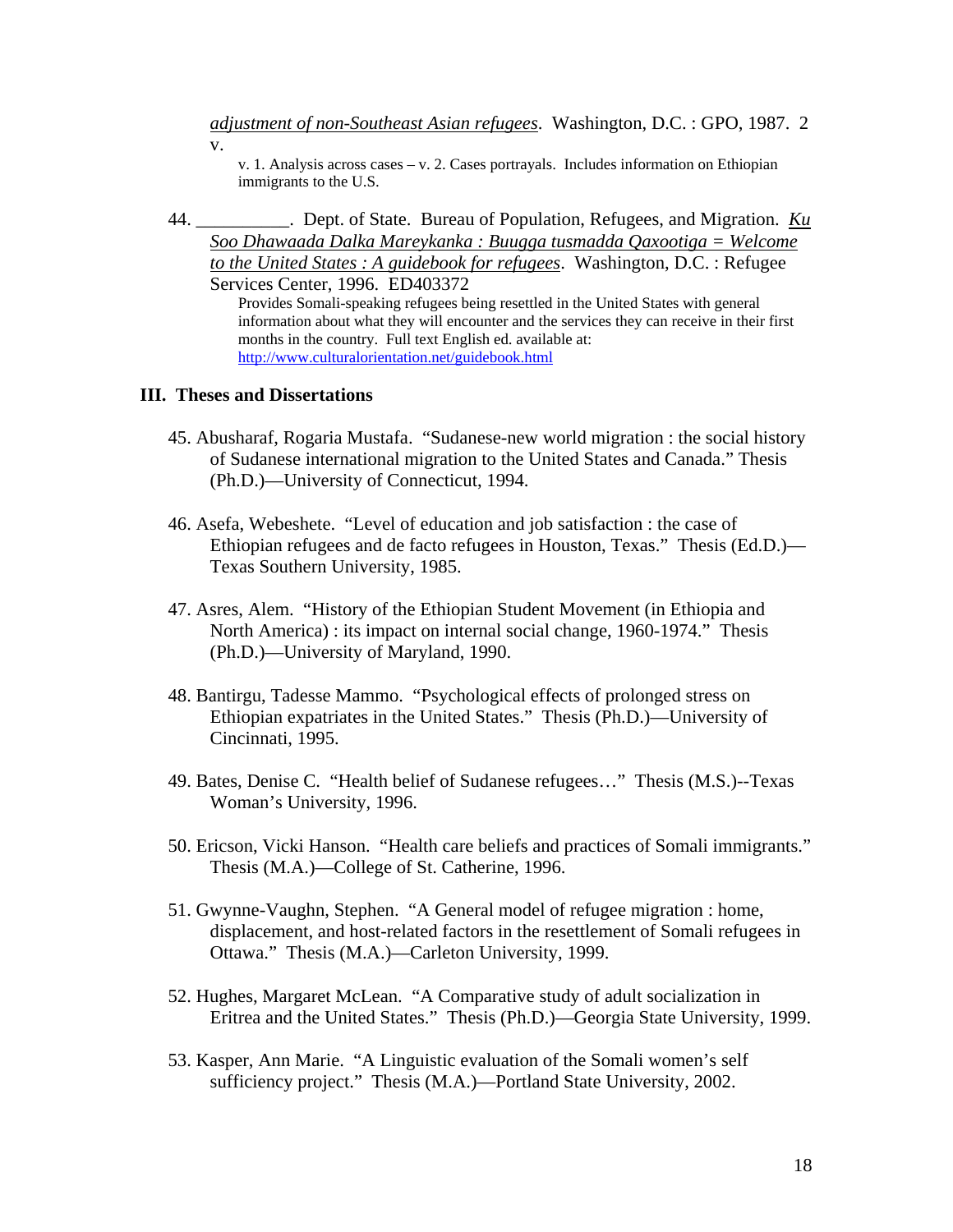- 54. Kime, Anna K. "The Resettlement of Somali refugee claimants in Ottawa-Carleton : a housing perspective." Thesis (M.U.P.)—Queen's University at Kingston, 1996.
- 55. Kusow, Abdi M. "Migration and identity processes among Somali immigrants in Canada." Thesis (Ph.D.)—Wayne State University, 1998.
- 56. McSpadden, Lucia Ann. "Ethiopian refugee resettlement in the western United States : social context and psychological well-being." Thesis (Ph.D.)—Dept. of Anthropology, University of Utah, 1988.
- 57. Mohamed, Hassan A. "The Socio-cultural adaptation of Somali refugees in Toronto : an exploration of their integration experiences." Thesis (Ed.D.)— University of Massachusetts at Amherst, 2001.
- 58. Mwangi, Sophie W. "The Politics of environmental refugees : an analysis of the causes, consequences, and solutions for refugees from Sudan, Ethiopia, and Somalia." Senior Thesis—Lake Forest College, 1993.
- 59. Ornguze, Emmanuel Daniel. "The Adaptation of Ethiopian political refugees in New York City (1985-1995)." Thesis (Ph.D.)—New School for Social Research, 1997.
- 60.Rumble, Kathryn E. "Somali women in metropolitan Toronto : overcoming the barriers." Thesis (M.A.)—University of Toronto, 1990.
- 61. Sack, Shelby Lynn. "Acculturation and geographic mobility : the Sudanese refugees in Omaha, Nebraska." Thesis (M.A.)—University of Nebraska at Omaha, 2002.
- 62. Schreiner, Debra D. "On the branches of the weeping willow : Somali refugee children in America's public schools." Thesis (M.S.W.)—College of St. Catherine, 1997.
- 63. Schuller, Lois DeJonge. "Ethiopian refugees' perspectives on health care." Thesis (M.S.)—South Dakota State University, 1993.
- 64. Sendeku, Yesalemush. "Migration and health : the case of Ethiopian immigrants in the United States." Thesis (Ph.D.)—University of California, San Francisco, 1987.

# **IV.Articles**

65. Abusharaf, Rogaria Mustafa. "War, politics, and religion : an exploration of the determinants of southern Sudanese migration to the United States and Canada." *Northeast African studies* 5, no. 1 (1998): 31-46.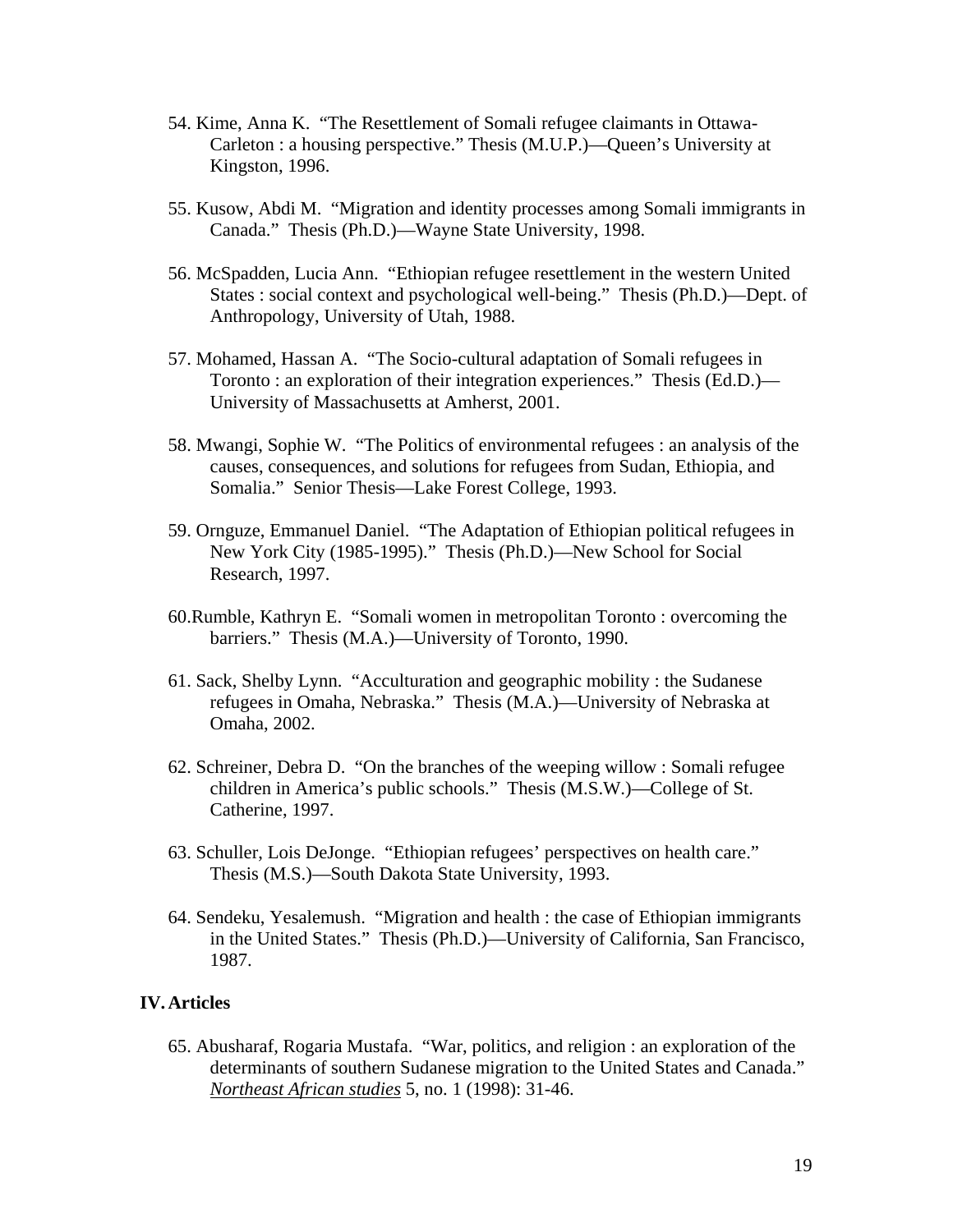- 66. Affi, Ladan. "The Somali crisis in Canada : the single mother phenomenon." In *Mending rips in the sky : options for Somali communities in the 21<sup>st</sup> century, ed.* by Hussein M. Adam and Richard Ford, [441]-48. Lawrenceville, N.J. : Red Sea Press, 1997.
- 67. Al-Ali, Nadne, Black, Richard, and Koser, Khalid. "The Limits to 'transnationalism' : Bosnian and Eritrean refugees in Europe as emerging transnational communities." *Ethnic and racial studies* 24, no. 4 (2001): 578- 600.
- 68. Atsuko, Matsuoka and Sorenson, John. "Ethnic identity and social service delivery : some models examined in relation to immigrants and refugees from Ethiopia." *Canadian social work review* 8, no. 2 (1991): 255-68.
- 69. Azmi, Shaheen. "Canadian social service provision and the Muslim community in metropolitan Toronto." *Journal of Muslim minority affairs* 17, no. 1 (April, 1997): 153-66.
- 70. Breyer, Udo. "Living in a vacuum : psychological problems of refugees and asylum seekers." In *Refugees – the trauma of exile : the humanitarian role of Red Cross and Red Crescent*, ed. by Diana Miserez, 87-94. Dordrecht : Martinus Nijhoff, 1988.
- 71. Bulcha, Nekuria. "The Predicament of forced migration : an assessment of the Oromo experience." *The Oromo commentary* 7, no. 1 (1997): 15-30.
- 72. Danso, Ransford. "From 'there' to 'here' : an investigation of the initial settlement experiences of Ethiopian and Somali refugees in Toronto.: *GeoJournal* 56, no. 1 (2002): 3-15.
- 73. De Montclos, Marc-Antoine Pèrouse. "A Refugee diaspora : when the Somali go west." In *New African diasporas*, ed. by Khalid Koser, 37-55. London; New York : Routledge, 2003.
- 74. Dirie, Waris. "My story." In *Reflections on the Universal Declaration of Human Rights : a fiftieth anniversary anthology*, ed. by Barend van der Haijden and Bahia Tahzib-Lie, 117-119. The Hague : Martinus Nijhoff, 1998.
- 75. Fennell, Tom. "Finding new grounds for refuge." *Maclean's* 107 (Aug. 8, 1994): 18-19.
- 76. Gebresellasie, Yohannes. "Canada's response to Black African immigrants." *Refuge : Canada's national newsletter on refugees* 13, no. 1 (1993): 2-5.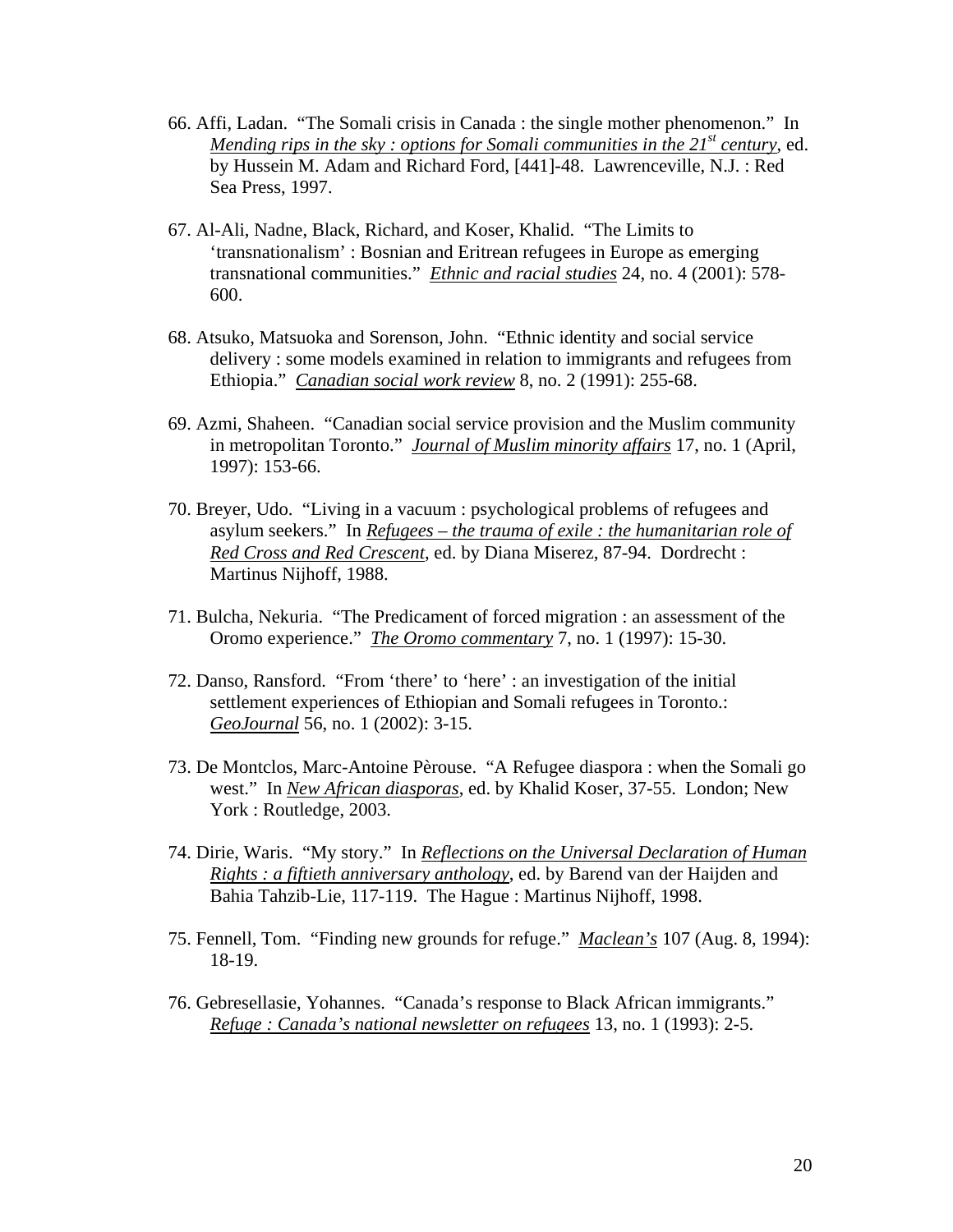- 77. \_\_\_\_\_\_\_\_. "Eritreans." In *Encyclopedia of Canada's peoples*, ed. by Paul Robert Magocsi, 488-91. Toronto : Published for the Multicultural History Society of Ontario by University of Toronto Press, 1999.
- 78. Gibb, Camilla and Rothenberg, Celia. "Believing women : Harari and Palestinian women at home and in the Canadian diaspora." *Journal of Muslim minority affairs* 20, no. 4 (2000): 243-59.
- 79. Jaynes, Gregory. "Coming to America." *Smithsonian* 14, no. 10 (Jan. 2004): 52- 60. A Somali Bantu refugee family leaves its travails behind in Somalia and Kenya to take up life in Phoenix, Ariz.
- 80. Kahin, Mohamed H. "Somali children : the need to work in partnership with parents and community." *Multicultural teaching* 17, no. 1 (Aug. 1998): 14-16.
- 81. Karaim, Reed. "Features : the new suburbanites Little Mogadishu, Somali refugees find a haven in an unlikely place." *Historic preservation : quarterly of the National Council for Historic Sites and Buildings* 52, no. 1 (2000): 39-44.
- 82. Khalid, Koser. "Mobilizing new African diasporas : an Eritrean case study." In *New African diasporas*, ed. by Khalid Koser, 111-23. London; New York : Routledge, 2003.
- 83. Koehn, Peter H., Amjad, Mohammad, and Negash, Girma. "Pre- and postrevolution émigrés and non-returnees : Ethiopian-Iranian comparisons," Photocopy [s.l. : s.n.], 1985. Paper presented at the joint meeting of the African and Middle Eastern Studies Associations, New Orleans, November 25, 1985.
- 84. McCarthy, Shawn, and Landreville, Philippe. "Starting over : fleeing war and chaos, Somali refugees struggle to adjust to a new life in Canada." *Canadian geographic* 113, no. 1 (January 1993): 68-75.
- 85. McGown, Rima Berns. "Redefining social roles : the extraordinary strength of Somali women." *Women & environments international magazine* no. 58-59 (Spring 2003): 13-14.
- 86. McSpadden, Lucia Ann. "Cross-cultural understandings and dependence : conflict in the resettlement of single Ethiopian males." *Refuge : Canada's national newsletter on refugees* 10, no. 4 (April 1991): 21-25.
- 87. \_\_\_\_\_\_\_\_. "'I have a name' : the gender dynamics in asylum and in resettlement of Ethiopian and Eritrean refugees in North America." *Journal of refugee studies* 6, no. 3 (1993): 203-225.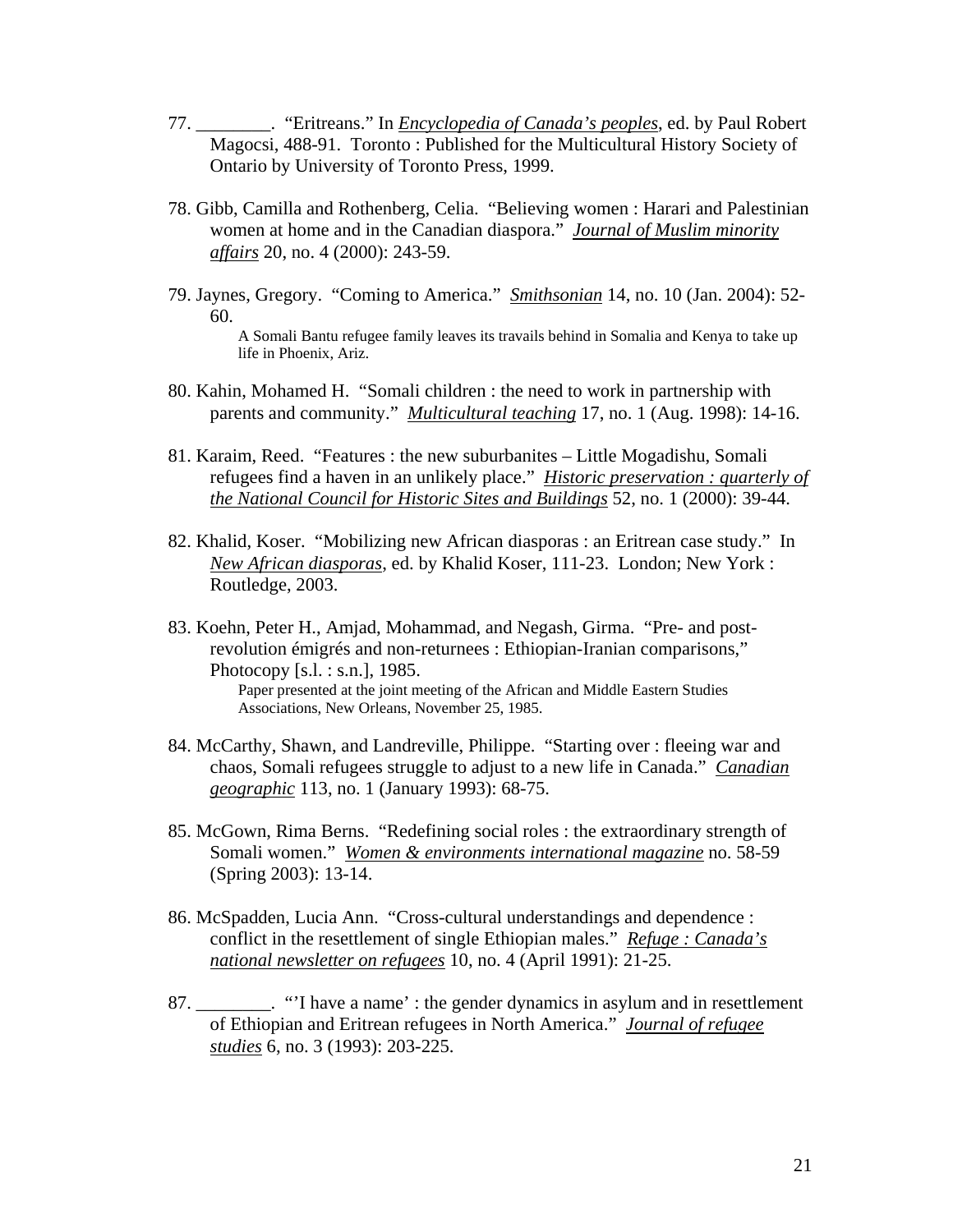- 88. Mequanent, Getachew. "The Genesis of an Ethiopian community in Toronto." *Ethiopian review*, March, 1995.
- 89. Mock, Karen R. "The Somalia inquiry : what does it have to do with us : focus on human rights." *Canadian social studies* 30, no. 2 (Winter 1996): 53-55.
- 90. Mohamed, Hamdi S. "The Somali refugee women's experience in Kenyan refugee camps and their plight in Canada." In *Mending rips in the sky : options for Somali communities in the 21<sup>st</sup> centry*, ed. by Hussein M. Adam and Richard Ford, [431] – 40. Lawrenceville, N.J. : Red Sea Press, 1997.
- 91. Robins, Melinda B. "'Lost Boys' and the promised land : U.S. newspaper coverage of Sudanese refugees." *Journalism* 4, no. 2 (April 2003): 29-49.
- 92. Shouk, Ahmed I. Abu, Hunwick, John O., and O'Fahey, R.S. "A Sudanese missionary to the United States : Satti Majid, Shaykh Al-Islam in North America and his encounter with Noble Drew Ali, Prophet of the Moorish Science Temple Movement." *Sudanic Africa* 8 (1997): 137-91.
- 93. Sorenson, John. "Ethiopians." In *Encyclopedia of Canada's peoples*, ed. by Paul Robert Magocsi, 497-500. Toronto : Published for the Multicultural History Society of Ontario by University of Toronto Press, 1999.
- 94. \_\_\_\_\_\_\_\_. "Politics of social identity : Ethiopians in Canada." *Journal of ethnic studies* 19, no. 1 (1991): 67-86.
- 95. \_\_\_\_\_\_\_\_. "Race relations : Ethiopians in Canada." *Currents* 6, no. 3 (1991): 21- 23.
- 96. \_\_\_\_\_\_\_\_. "Somalis." In *Encyclopedia of Canada's peoples*, ed. by Paul Robert Magocsi, 1195-1201. Toronto : Published for the Multicultural History Society of Ontario by University of Toronto Press, 1999.

# **V. Newspapers**

# **A. The Émigré Press**

- 97. *Al Ra'y al'akhar*. Fort Worth, Tex. : Lonestar, 1994- Sudanese-American newspaper published in Arabic, with some articles in English. Filmed by the Middle Eastern Microfilm Project for the Center for Research Libraries.
- 98. *Dhambaal com* http://www.dhambaal.com

"The online version of Dhambaal Somali Newspaper. It covers news, current affairs, social and religious issues, literature and issues that are important for Somalis in the diaspora. Includes links to other sites; based in Toronto.

99. *ECC news*. Washington, D.C. : Ethiopian Community Center, 1980- Published quarterly in English.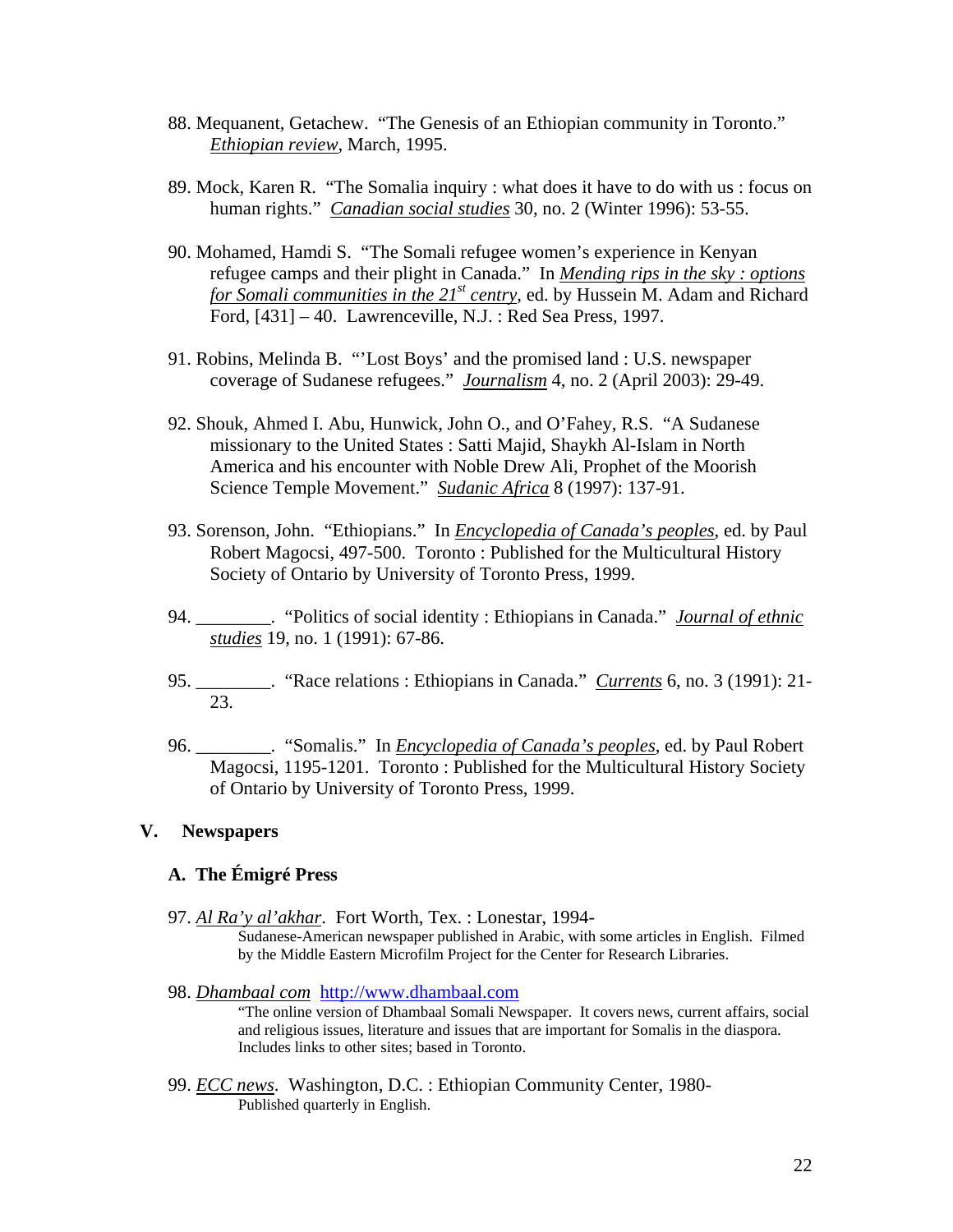- 100. *Eleta : quarterly Ethiopian entertainment magazine*. Washington, D.C. : Center for Ethiopian Arts and Culture, 1998- Published in English and Amharic.
- 101. *Ethiopian mirror*. Beverly Halls, Calif. : Tesfaye Davino, 1994-
- 102. *Gacal Magisiin*. http://www.gacal.com/ Somali newspaper based in Ottawa, Canada. Requires login with username and password.
- 103. *Gaffat Ethiopia* : Amharic and English monthly newspaper. Adelphi, Md. : [s.n.], 1992- Published monthly. Microfilmed by the State Historical Society of Wisconsin.
- 104. *Hiiraan Online*. http://www.hiiraan.com/ News updates, with articles on Somali in the diaspora and links to selected western press accounts of the Somali émigré experience. Extensive links to other sites.
- 105. *Landafta*. Chicago, Ill. : Landafta, 1991- Chiefly in Amharic, with some articles in English. Published bimonthly.
- 106. *Mirror*. http://www.primenet.com/~ephrem/Asmara/Mirror/index.html<br>Monthly Eritrean news magazine. [NB: site not available as of 9/8/04.]
- 107. *Negarit*. Washington, D.C. : T. Asmare, 1981- Ethiopian-American newspaper published biweekly in English.
- 108. *Qorahay Online*. http://www.qorahay.com/baaq4.htm<br>News service principally in Somali, with occasional articles in English, such as a protest by the Ogaden community in the U.S.
- 109. *Tadias Online : Ethiopian-American Lifestyle Magazine*. http://www.tadias.com/ Online and print editions. Works to bridge the growing Ethiopian communities in the U.S. and abroad by featuring articles on culture, business, entertainment, and health. Includes various articles on Ethiopian life in the U.S. Edited by Reloik Alehegn Makonnen.
- 110. *Warsan times*. Minneapolis, Minn. : [Warsan Times], 2000s-Somali-American newspaper published bimonthly in Somali and English.
- 111. *Zeethiopia*. http://www.zeethiopia.com/<br>Monthly newspaper in English and Amharic, published both in paper and on the Web. News on events in Ethiopia as well as from the Ethiopian-American community, primarily in the greater Washington, D.C. area. Also covers cultural, literary, and social events. Based in Fairfax, Va.

#### **B. U.S. Newspapers**

112. Banks, Sandy. "Ethiopians in L.A. carry heavy burden of isolation : refugees live on fringe of culture." *Los Angeles times* 103 (Nov. 16, 1984): 11.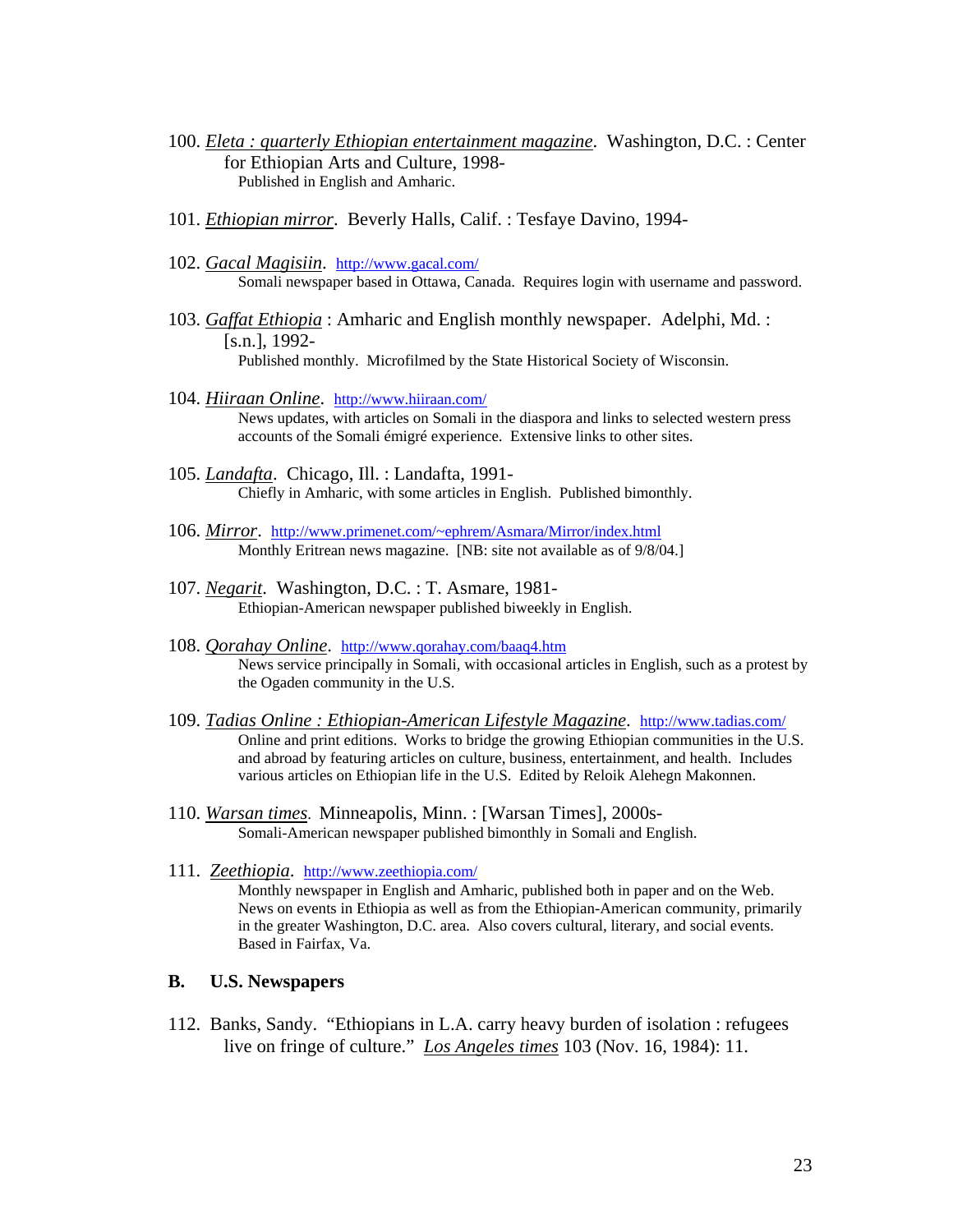- 113. Bourne, Kay. "Sudanese artist probes suffering of homeland." *Bay State banner* (Boston) 34, no. 43 (July 29, 1999): 9.
- 114. Clay, Jason. "Don't deport Ethiopians." *New York times magazine* 131, no. 45 (April 1, 2001): A27.
- 115. Corbett, Sara. "This is now. This is a can opener. This is a cereal box. This is life free from terror : the long, long, long road to Fargo." *New York times magazine* (April 1, 2001): 48+.
- 116. "The Emerging Franklin County." *Call and post* (Cleveland, Oh.) 87, no. 32 (Oct. 1, 2003: 4A. A brief note on demographic change in Franklin County, Ohio due to the extensive influx of refugees including a large Somali community.
- 117. "Escaped Sudanese slave meets President Bush at White House ceremony." *New York voice Inc./Harlem USA* 43, no. 22 (Sept. 9, 2001): 6.
- 118. Escobar, Gabriel. "Taking refuge in each other : resettle refugees, Ethiopians struggle to cope with D.C." *Washington post* 116 (Nov. 28, 1993): A1
- 119. Fonseka, Beatrice. "Repercussions on refugees." *Women's feature service* (Feb. 25, 2002).
- 120. Giaarratano, Philip. "Profile : a Seattle Somali's odyssey." *International examiner* 30, no. 6 (April 1, 2003): 8.
- 121. Hanley, Delinda C. "Sudanese women hold fair in Virginia." *Washington report on Middle East affairs* 22, no. 10 (Dec. 31, 2003): 83.
- 122. Hennebergers, Melinda. "Waiting, waiting and dreaming of Canada." *New York times* (Aug. 2, 1993): 17.
- 123. Johnson, David P. "As Somali civil war smolders, Bostonians help refugees adjust to new life in U.S." *Washington report on Middle East affairs* 17, no. 4 (June 30, 1998): 67.
- 124. Judge's behavior sparks outrage but little relief : asylum case of refugee from Sudan." *Los Angeles times* (April 15, 2001): A-19.
- 125. Labi, Nadya. "Give us your tired . . . just not all of them : Somalis in Lewiston, Me." *Time* 160, no. 18 (Oct 28, 2002): 10.
- 126. Loch, Donatella. "Following freedom's trail : Somali Bantus in the United States," *Newsweek* 140, no. 10 (Sept. 2 2002): 34-37.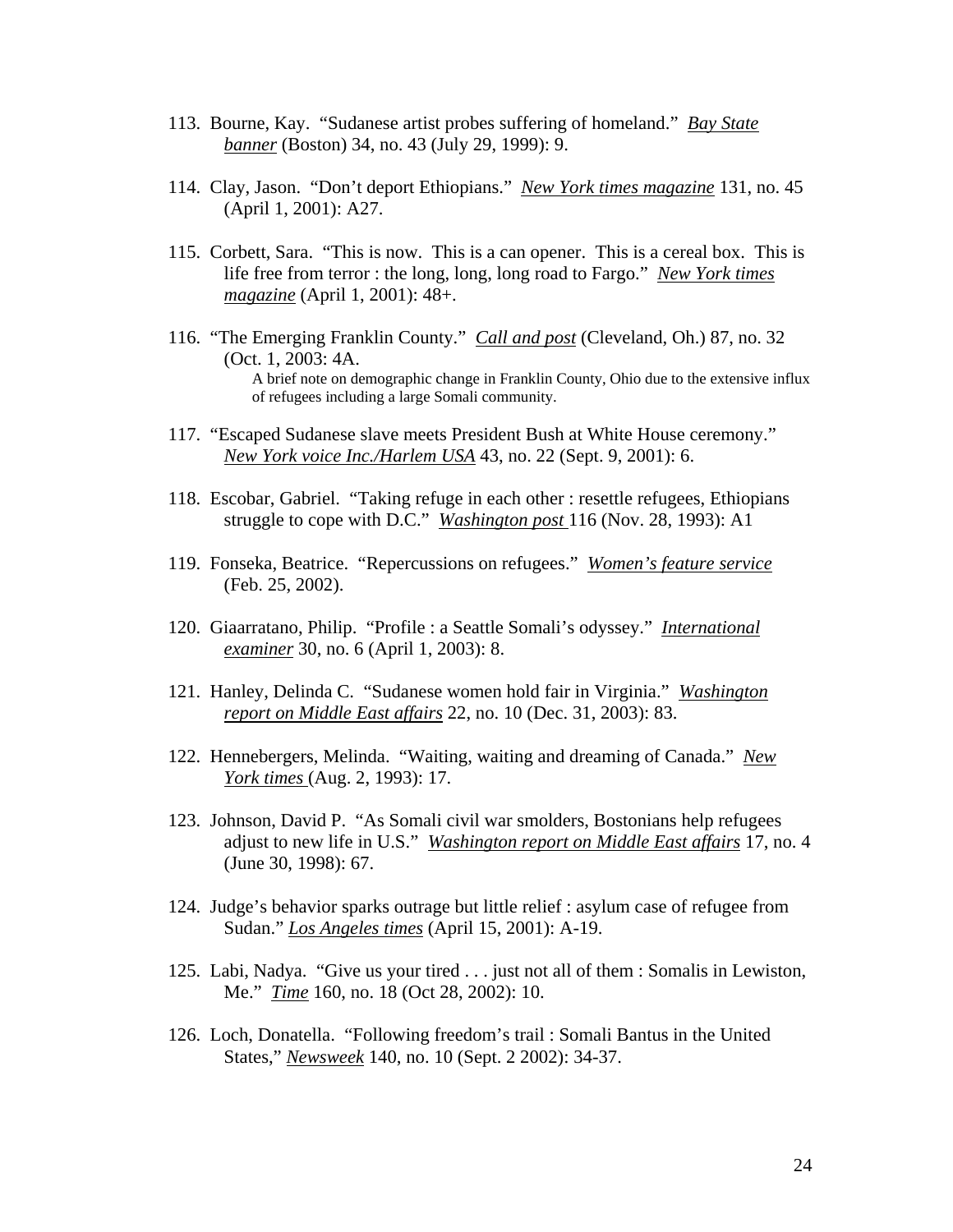- 127. Mehren, Elizabeth. "Culture collision brews in Maine : the arrival in Lewiston of 1,500 Somali refugees in 18 months has the city straining to provide social services and maintain civil harmony." *Los Angeles times* (Oct. 20, 2002): A16.
- 128. "A Midwestern community : Somalis in Minneapolis worry about effect of money-transfer raids." *New York times* (Nov. 9, 2001): B7.
- 129. "National briefing New England : Massachusetts : refugees from Somalia." *New York times* (May 30, 2003: A25.
- 130. Press, Robert M. "Voices of young Somali refugees." *Christian science monitor* 83, no. 165 (July 22, 1991): 14.
- 131. Reeves, Mel. "Minnesota's Somali community denounces attacks." *New York beacon* 8, no. 48 (Dec. 5, 2001): 13.
- 132. "Safe at last, 'Lost Boys' can't flee the sorrow." *Washington post* (Nov. 28, 2001): B2.
- 133. "Serving as a model : when she's not on a catwalk, Sudanese-born Alek Wed is an advocate for refugees." *Los Angeles times* (April 16, 2002): E2
- 134. Simmons, Ann M. "U.S. life is next challenge for 'Lost Boys' of Sudan : immigration : a group of 3,800 youths who endured war and refugee camps is coming to America as part of U.N. agency Program.: *Los Angeles times* (Nov. 4, 2000): A1.
- 135. Swarns, Rachel L. "U.S. a place of miracles for Somali refugees." *New York times* (July 20, 2003): A1.
- 136. "Thousands of Ethiopians form a diverse community." *New York times* (July 5, 1985): A8.
- 137. "Trailing 'Lost Boys' as they find their way : NBC's Tom Brokaw reports on the young Sudanese refugees' transition to a strange new world : America." *Los Angeles times* (Sept. 8, 2001): F2.
- 138. "U.S. proves bewildering for Somali refugees." *Los Angeles times* (Aug. 10, 2003): B1.
- 139. "U.S. to take in Somalis.: *New York times* (Feb. 6, 2003): A8.
- 140. "Valentine, Paul W. "Judge denies asylum to Somali war refugee : man held in Md. Jail faces deportation." *Washington post* 115 (Nov. 6, 1992): C5.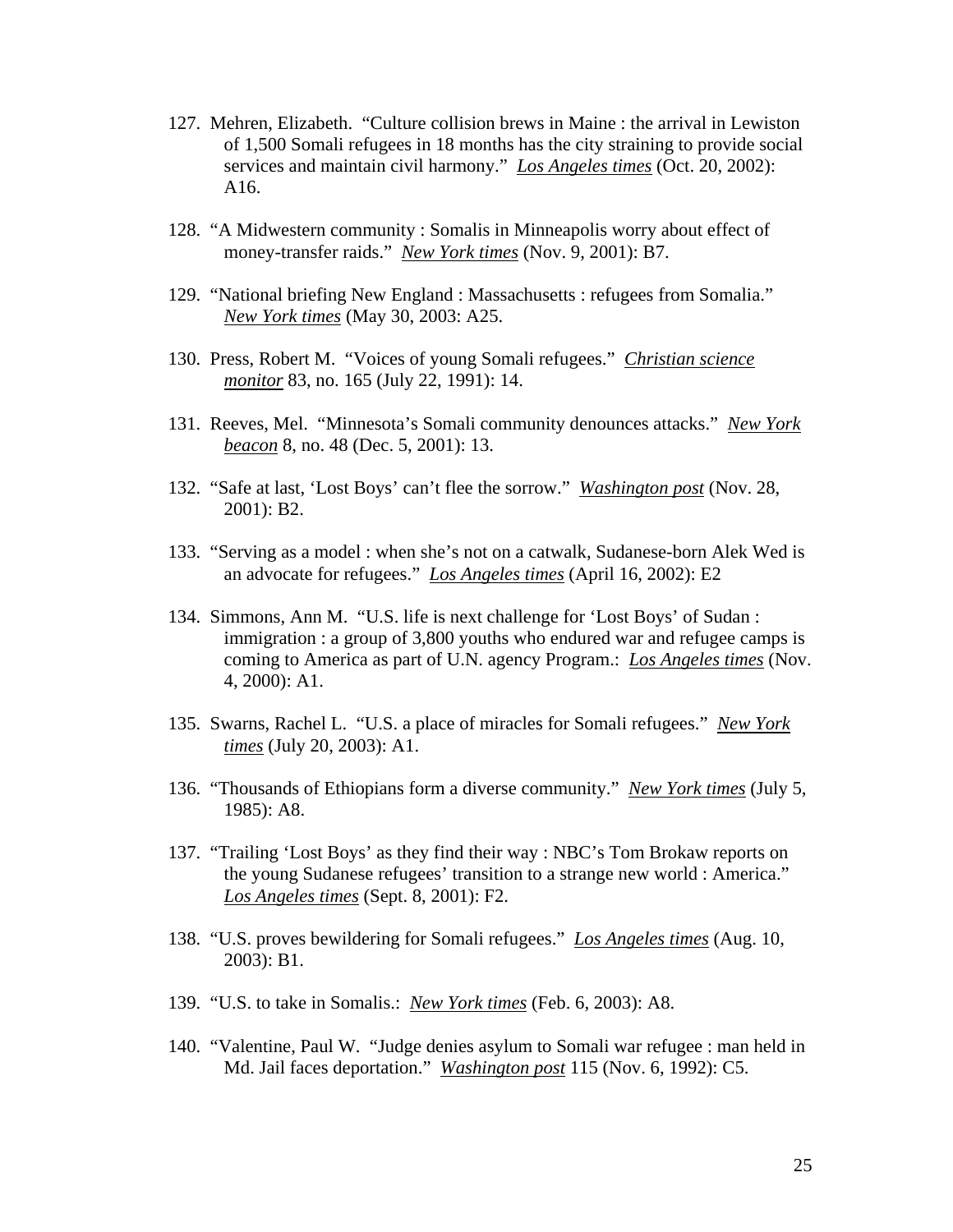141. Vieria, Karen. "Somali community sinks roots in Hub." *Bay State banner* 35, no. 43 (Aug. 3, 2000): 1.

#### **VI. Web Sites**

142. Arawelo. http://www.angelfire.com/ar/arawelo/index.html

A site for and about Somali women. Includes brief articles on "Gender wars in Canada," and "Raising children in the Somali diaspora." Links to related sites, including the Somali Women's Organization of Toronto.

143. Awate.com http://www.awate.com/

Website of the Eritrean Liberation Front, with news on Eritrea, interviews of important political figures, historical profiles, articles, announcements, and an online newspaper, *Gedab news*, with information in English, Arabic, and Tigrinya. Links to entertainment and Eritrean businesses.

144. Citizens League of Ethiopian Americans (CLEA)

http://www.ethioamericans.com/MembershipForm.htm<br>Chiefly a political organization providing a forum for addressing issues of concern to the Ethiopian-American community, to influence U.S. policy toward Ethiopia, and to help Ethiopian-Americans to organize as an effective voting constituency.

145. CyberEthiopia. http://www.cyberethiopia.com/

Very extensive site, with annotated, searchable directory of Web-based information on Ethiopia. Allows Ethiopians and friends of Ethiopia to interact using the millenary Ethiopian alphabet (fidels). Includes news items and events pertaining to Ethiopian-American and other Ethiopian groups abroad. Founded by Kitaw Yayeh-Yirad.

- 146. Eritrea on the net. http://www.abyssiniacybergateway.net/eritrea/index.html<br>Eritrean home page, with directory of electronic information for and about Eritrea and Eritreans, including communities on the Web.
- 147. Ethiomatch. http://www.EthioMatch.com

A dating and matchmaking service for Ethiopian Americans with profiles and testimonials of success—"a solution to the matrimonial problem of Ethiopians in North America."

- 148. EthioYellowPages.com http://www.ethioyellowpages.com/splash.html A global index of businesses serving Ethiopians, with listings for restaurants, nightspots, professional services, and much more. Includes extensive information on Ethiopian businesses in various U.S. metropolitan areas.
- 149. Ethiopian Community Development Council. "ECDC seeks to empower African newcomers; giving hope for their future and helping them quickly become self-sufficient, productive members of their communities in their new homeland." Extensive site on various aspects of émigré resettlement, with links to documents and government agencies involved in émigré resettlement. Sponsors the National Conference on African Refugees annually and publishes a newsletter, *ECDC news*.
- 150. Ethiopian Students Association, International (ESA) http://www.esai.org/ A network for Ethiopian students at various universities in the U.S., "dedicated to making available its resources to individual students, who are dealing with different issues in